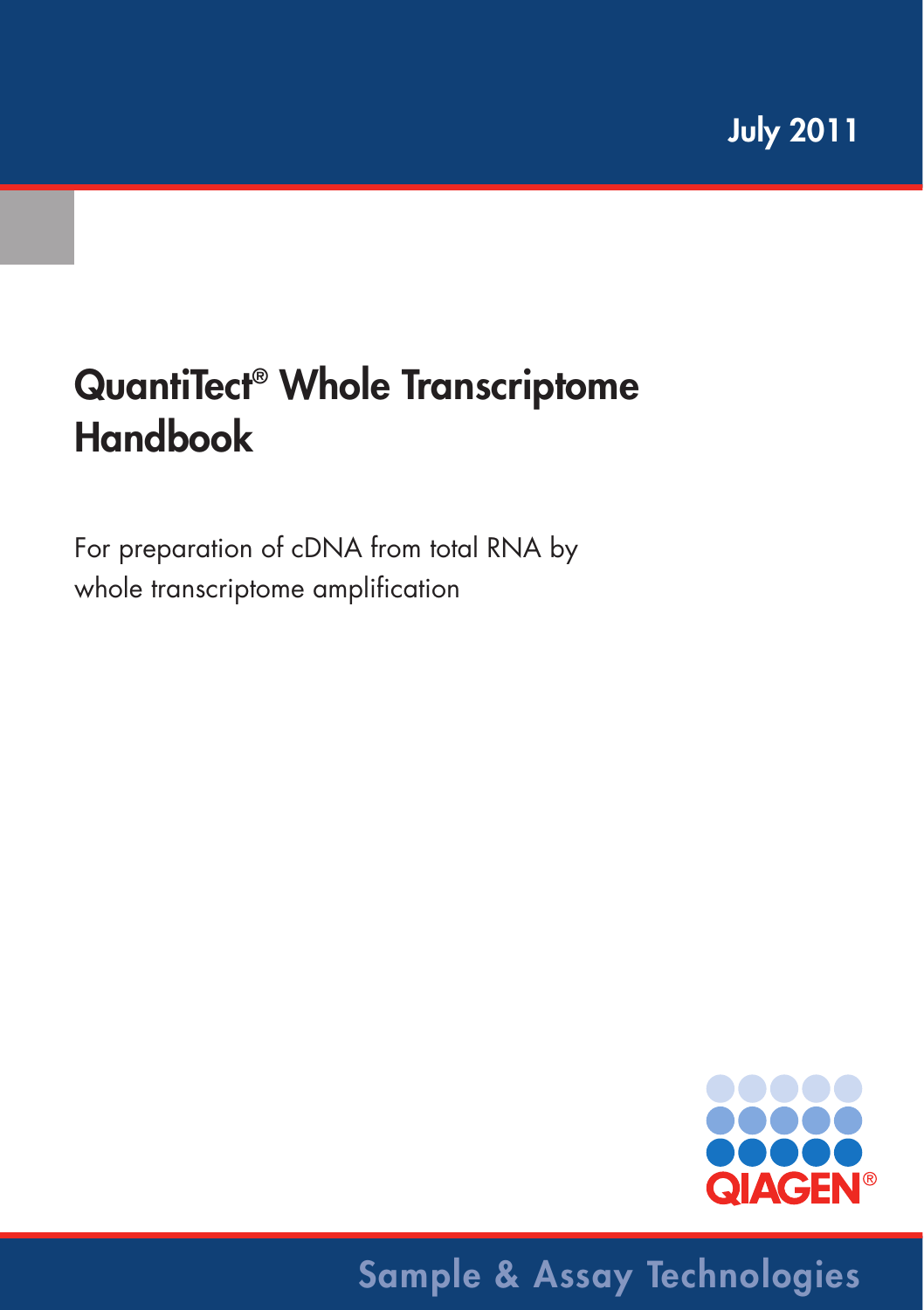### **QIAGEN Sample and Assay Technologies**

QIAGEN is the leading provider of innovative sample and assay technologies, enabling the isolation and detection of contents of any biological sample. Our advanced, highquality products and services ensure success from sample to result.

#### **QIAGEN sets standards in:**

- Purification of DNA, RNA, and proteins
- Nucleic acid and protein assays
- microRNA research and RNAi
- Automation of sample and assay technologies

Our mission is to enable you to achieve outstanding success and breakthroughs. For more information, visit www.qiagen.com.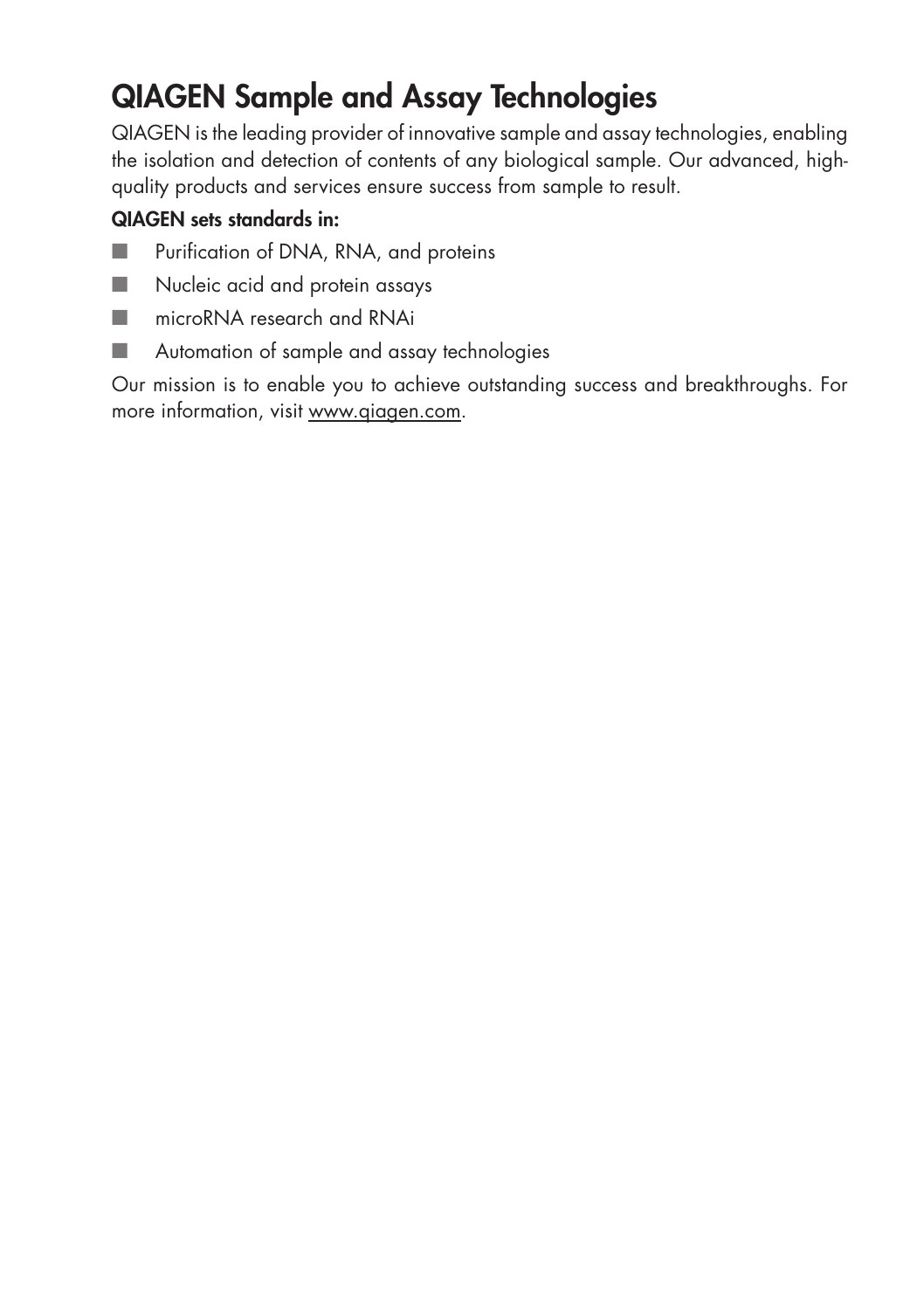### **Contents**

| <b>Kit Contents</b>                                           | 4       |
|---------------------------------------------------------------|---------|
| <b>Shipping and Storage</b>                                   | 4       |
| <b>Product Use Limitations</b>                                | 4       |
| <b>Product Warranty and Satisfaction Guarantee</b>            | 5       |
| <b>Quality Control</b>                                        | 5       |
| <b>Technical Assistance</b>                                   | 5       |
| <b>Safety Information</b>                                     | 6       |
| <b>Introduction</b>                                           | 7       |
| Principle and procedure                                       | 7       |
| <b>Equipment and Reagents to Be Supplied by User</b>          | 10      |
| <b>Important Notes</b>                                        | 11      |
| Quality of RNA template                                       | 11      |
| Size of RNA transcripts                                       | 11      |
| Amount of RNA template                                        | 11      |
| Protocol                                                      |         |
| <b>Whole Transcriptome Amplification</b>                      | $12 \,$ |
| <b>Troubleshooting Guide</b>                                  | 16      |
| <b>Appendix A: Limitations of RNA Amplification</b>           | 19      |
| Appendix B: Determining cDNA Concentration and Yield          | 21      |
| <b>Appendix C: PicoGreen Quantification of Amplified cDNA</b> | 21      |
| <b>Ordering Information</b>                                   | 24      |
|                                                               |         |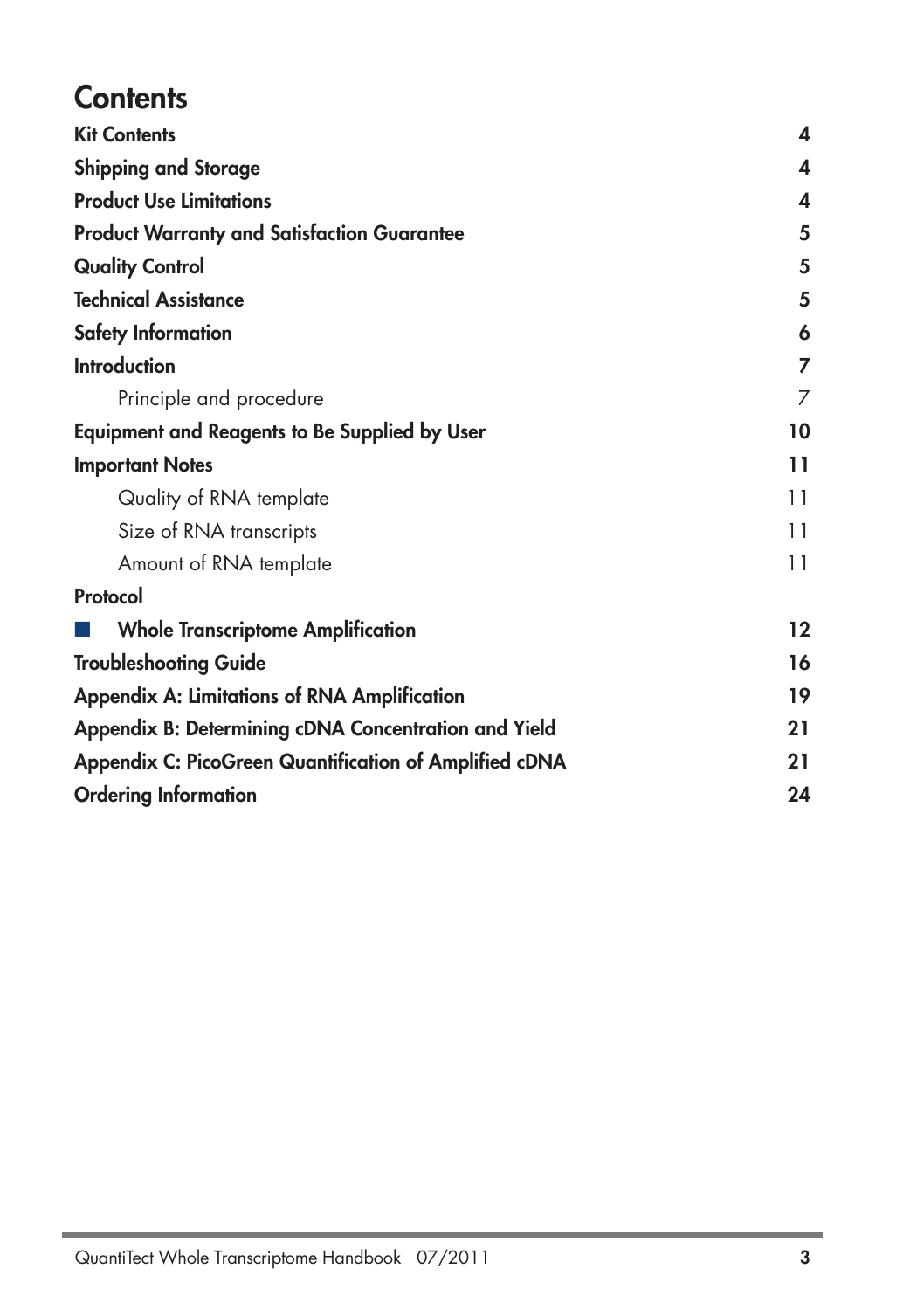### **Kit Contents**

| QuantiTect Whole Transcriptome Kit                  | (25)        | (100)              |
|-----------------------------------------------------|-------------|--------------------|
| Catalog no.                                         | 207043      | 207045             |
| Number of 50 µl reactions                           | 25          | 100                |
| T-Script <sup>®</sup> Buffer (yellow lid)           | $400$ $\mu$ | $400$ $\mu$        |
| T-Script Enzyme (blue lid)                          | $25$ µ      | $100$ $\mu$        |
| Ligation Buffer (yellow lid)                        | $600$ $\mu$ | 600 µl             |
| Ligation Enzyme 1 (blue lid)                        | $25$ µ      | $100$ $\mu$        |
| Ligation Enzyme 2 (blue lid)                        | $25 \mu$    | $100$ $\mu$        |
| Ligation Reagent (yellow lid)                       | $200$ $\mu$ | $200$ $\mu$        |
| REPLI-g <sup>®</sup> Midi DNA Polymerase (blue lid) | $25$ µ      | $100$ $\mu$        |
| REPLI-g Midi Reaction Buffer (yellow lid)           | 730 µl      | $2 \times 1.45$ ml |
| Handbook                                            |             |                    |

## **Shipping and Storage**

The QuantiTect Whole Transcriptome Kit is shipped on dry ice. The kit, including all reagents and buffers, should be stored immediately upon receipt at –20°C in a constanttemperature freezer. When stored under these conditions and handled correctly, this kit can be kept for at least 6 months after shipping without showing any reduction in performance. For longer storage, the kit should be stored at –70°C.

### **Product Use Limitations**

The QuantiTect Whole Transcriptome Kit is intended for molecular biology applications. This product is not intended for the diagnosis, prevention, or treatment of disease.

All due care and attention should be exercised in the handling of the products. We recommend all users of QIAGEN® products to adhere to the NIH guidelines that have been developed for recombinant DNA experiments, or to other applicable guidelines.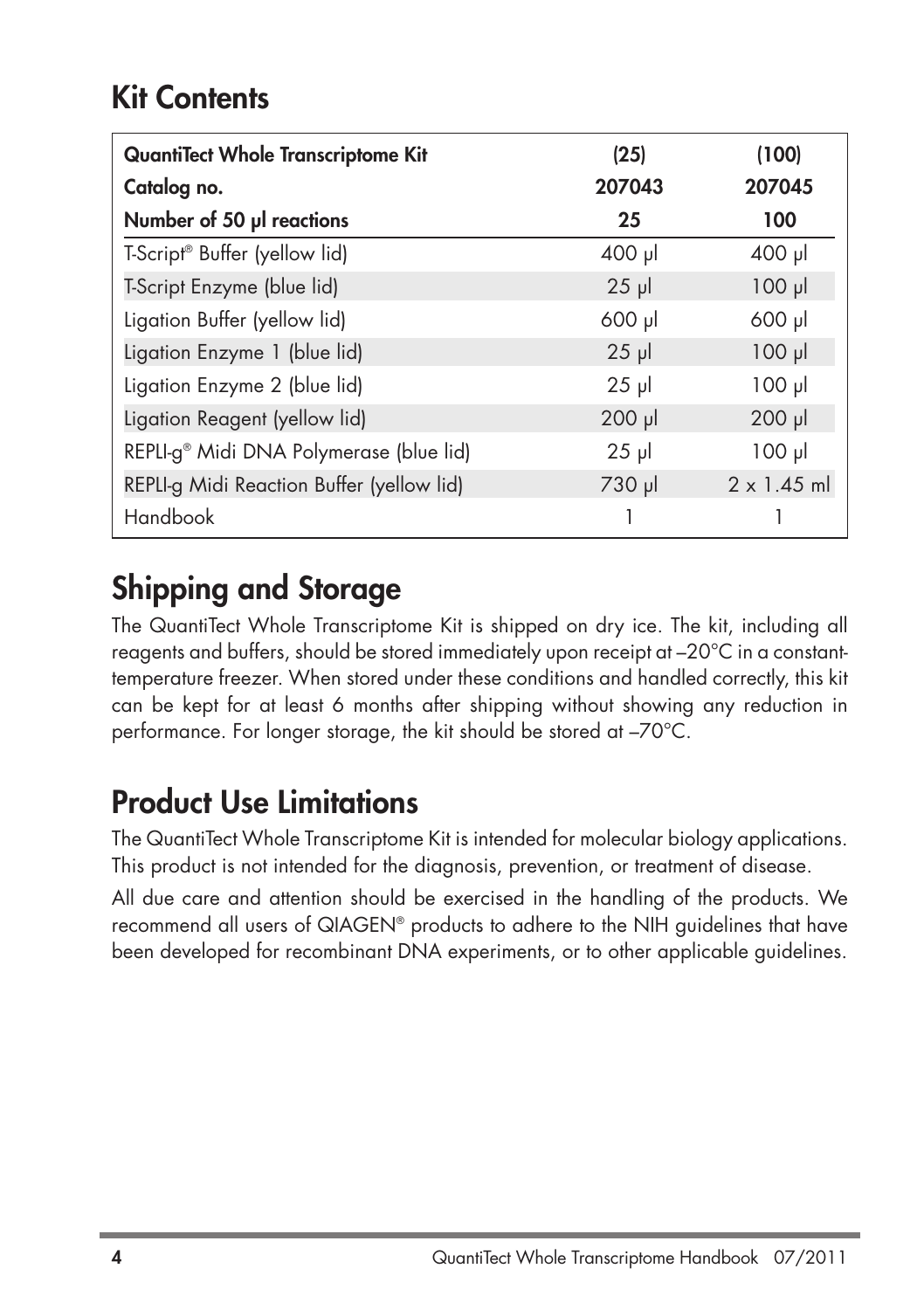### **Product Warranty and Satisfaction Guarantee**

QIAGEN guarantees the performance of all products in the manner described in our product literature. The purchaser must determine the suitability of the product for its particular use. Should any product fail to perform satisfactorily due to any reason other than misuse, QIAGEN will replace it free of charge or refund the purchase price. We reserve the right to change, alter, or modify any product to enhance its performance and design. If a QIAGEN product does not meet your expectations, simply call your local Technical Service Department or distributor. We will credit your account or exchange the product — as you wish. Separate conditions apply to QIAGEN scientific instruments, service products, and to products shipped on dry ice. Please inquire for more information.

A copy of QIAGEN terms and conditions can be obtained on request, and is also provided on the back of our invoices. If you have questions about product specifications or performance, please call QIAGEN Technical Services or your local distributor (see back cover or visit www.qiagen.com).

# **Quality Control**

In accordance with QIAGEN's ISO-certified Quality Management System, each lot of QuantiTect Whole Transcriptome Kit is tested against predetermined specifications to ensure consistent product quality.

### **Technical Assistance**

At QIAGEN, we pride ourselves on the quality and availability of our technical support. Our Technical Service Departments are staffed by experienced scientists with extensive practical and theoretical expertise in sample and assay technologies and the use of QIAGEN products. If you have any questions or experience any difficulties regarding the QuantiTect Whole Transcriptome Kit or QIAGEN products in general, please do not hesitate to contact us.

QIAGEN customers are a major source of information regarding advanced or specialized uses of our products. This information is helpful to other scientists as well as to the researchers at QIAGEN. We therefore encourage you to contact us if you have any suggestions about product performance or new applications and techniques.

For technical assistance and more information, please see our Technical Support Center at www.qiagen.com/Support or call one of the QIAGEN Technical Service Departments or local distributors (see back cover or visit www.qiagen.com).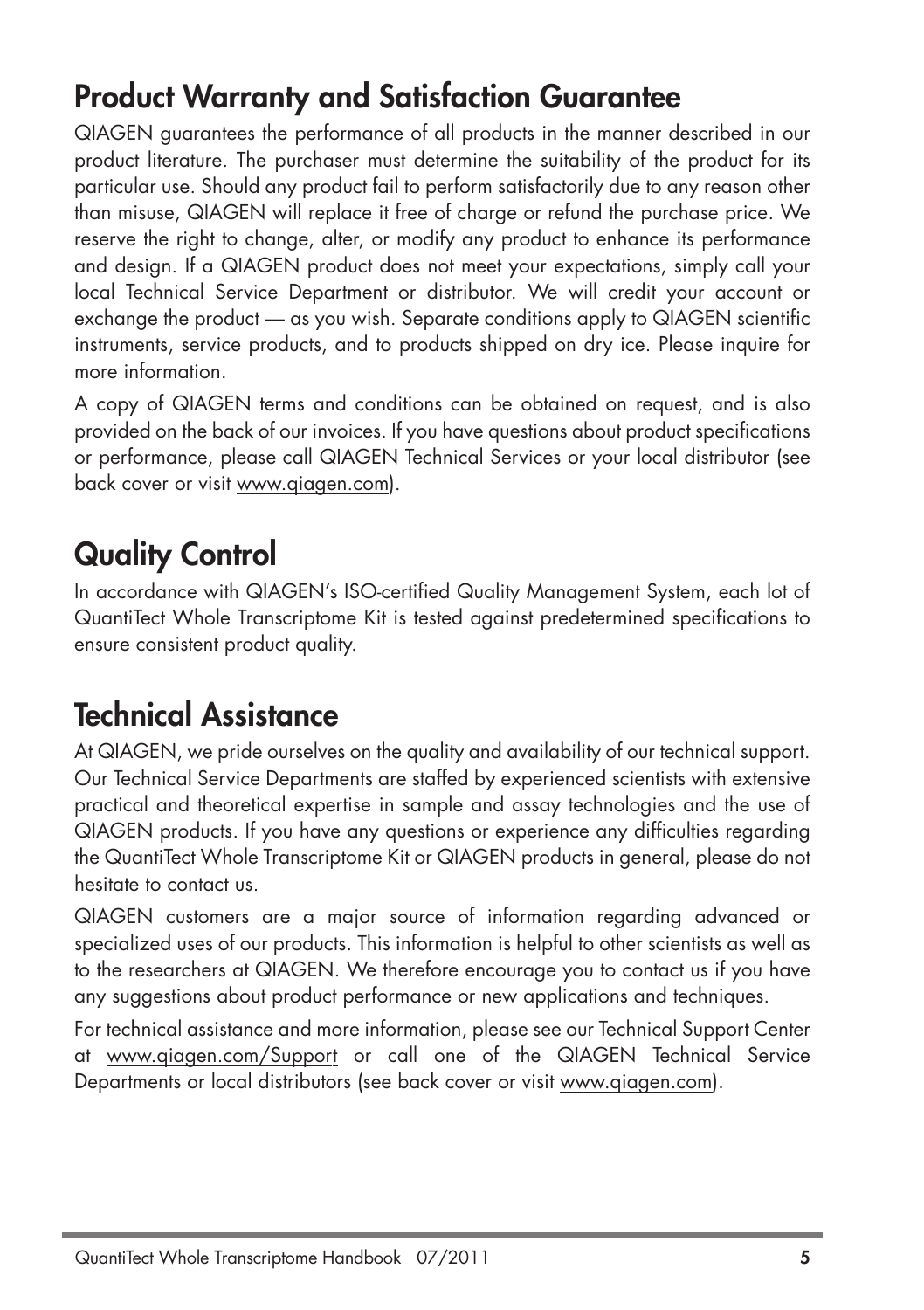## **Safety Information**

When working with chemicals, always wear a suitable lab coat, disposable gloves, and protective goggles. For more information, please consult the appropriate material safety data sheets (MSDSs). These are available online in convenient and compact PDF format at www.qiagen.com/Support/MSDS.aspx where you can find, view, and print the MSDS for each QIAGEN kit and kit component.

#### **24-hour emergency information**

Emergency medical information in English, French, and German can be obtained 24 hours a day from:

Poison Information Center Mainz, Germany

Tel: +49-6131-19240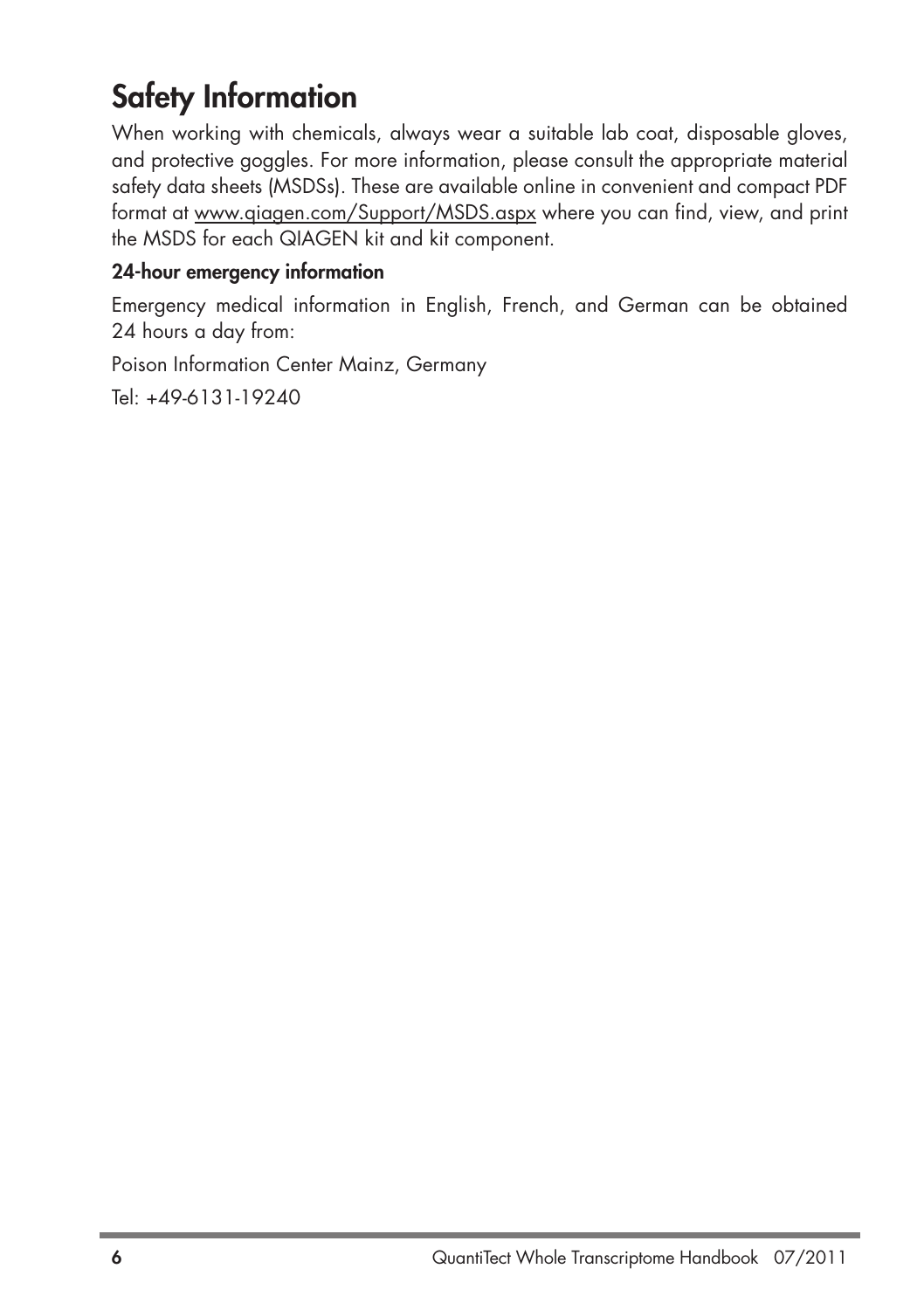### **Introduction**

Gene expression profiling can be limited by the small amount of biological sample available. By using the QuantiTect Whole Transcriptome Kit, unlimited real-time PCR analyses of small and precious samples are possible. The kit allows uniform amplification of all transcripts within RNA samples, providing cDNA that can be archived for subsequent gene expression analysis by real-time PCR (the reversetranscription step prior to PCR is not required). DNA yields achieved with the kit depend on the reaction conditions (see Table 1).

#### **Table 1. Typical cDNA yields**

| <b>Reaction</b><br>conditions<br><b>Amplification time</b> |         | <b>Typical cDNA yield</b><br>(per 50 µl reaction) | No. real-time<br><b>PCR</b> analyses |  |
|------------------------------------------------------------|---------|---------------------------------------------------|--------------------------------------|--|
| Standard reaction                                          | 2 hours | Up to $10 \mu$ g                                  | Approx. 1000                         |  |
| High-yield reaction                                        | 8 hours | Up to $40 \mu$ g                                  | Approx. 4000                         |  |

The QuantiTect Whole Transcriptome Kit contains reverse transcriptase, DNA polymerase, and optimized buffers and reagents for the amplification of all transcripts within an RNA sample. The kit integrates cDNA synthesis with the proven quality of REPLI-g technology for nonbiased sequence amplification.

**Note**: The QuantiTect Whole Transcriptome Kit is not suitable for the amplification of small RNA molecules, such as tRNAs or miRNAs, or degraded RNA. RNA samples with a small degree of RNA damage may be usable, but each sample needs to be tested individually. Also, the QuantiTect Whole Transcriptome Kit amplifies cDNA derived from all regions of RNA transcripts, including 5' ends, but does not provide amplified cDNA corresponding to full-length RNA transcripts.

### **Principle and procedure**

The QuantiTect Whole Transcriptome Kit contains reagents for 3 sequential reactions:

- **Reverse transcription**: cDNA is synthesized using an RT mix (T-Script Enzyme, which is a reverse transcriptase, and T-Script Buffer, which contains random and oligo-dT primers).
- **Ligation**: The synthesized cDNA is ligated using a high-efficiency ligation mix (Ligation Enzyme 1, Ligation Enzyme 2, Ligation Reagent, and Ligation Buffer).
- **Whole transcriptome amplification**: The ligated cDNA is amplified in an isothermal reaction lasting 2 or 8 hours using an amplification mix (REPLI-g Midi DNA Polymerase and REPLI-g Midi Reaction Buffer).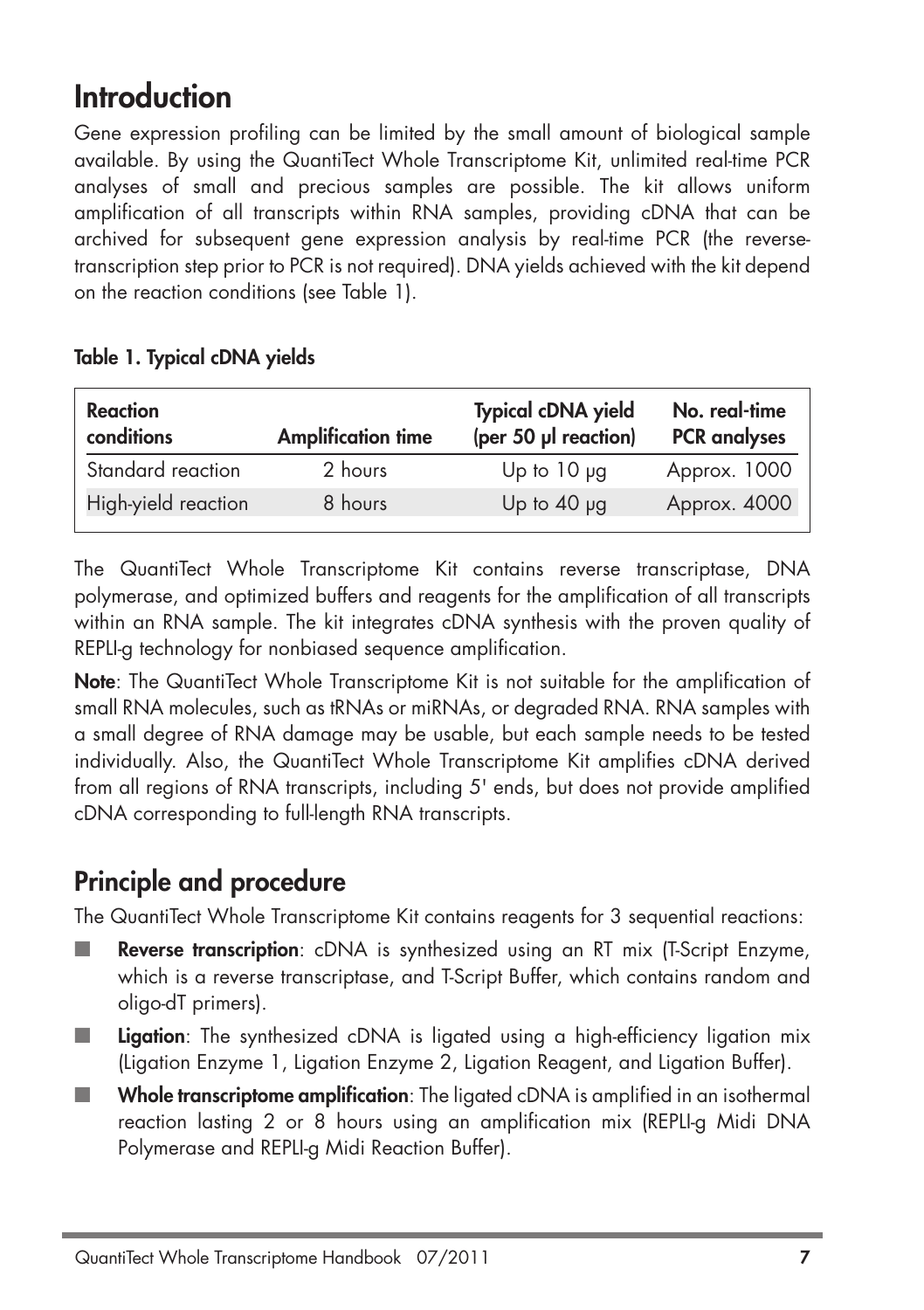The QuantiTect Whole Transcriptome Kit provides highly uniform amplification across entire sequences, with negligible sequence bias. The amplified cDNA contains concatemers of transcript sequences, and is therefore of high molecular weight. Amplification is based on Multiple Displacement Amplification (MDA) technology (Figure 1), which carries out isothermal sequence amplification using a uniquely processive DNA polymerase. The DNA polymerase has a 3'→5' exonuclease proofreading activity to maintain high fidelity during replication and is used in the presence of exonuclease-resistant primers to achieve high yields of cDNA product. For more information about this technology, visit www.qiagen.com/goto/WGA.



**Figure 1. QuantiTect whole transcriptome amplification.** cDNA is first synthesized from template RNA and then ligated (not shown). cDNA is then amplified by REPLI-g DNA polymerase, which moves along the cDNA template strand displacing the complementary strand. The displaced strand becomes a template for replication, allowing high yields of high-molecular-weight cDNA to be generated.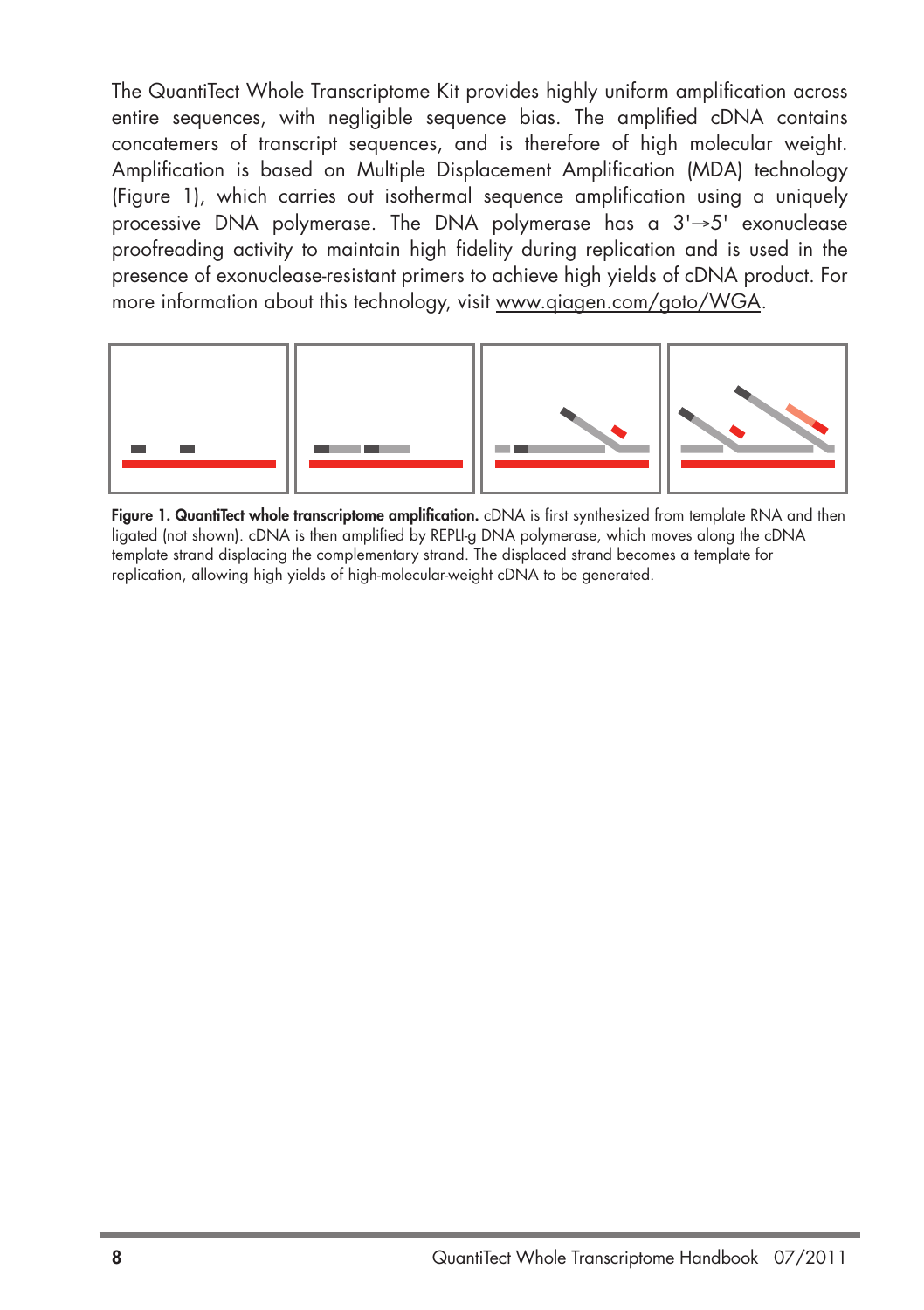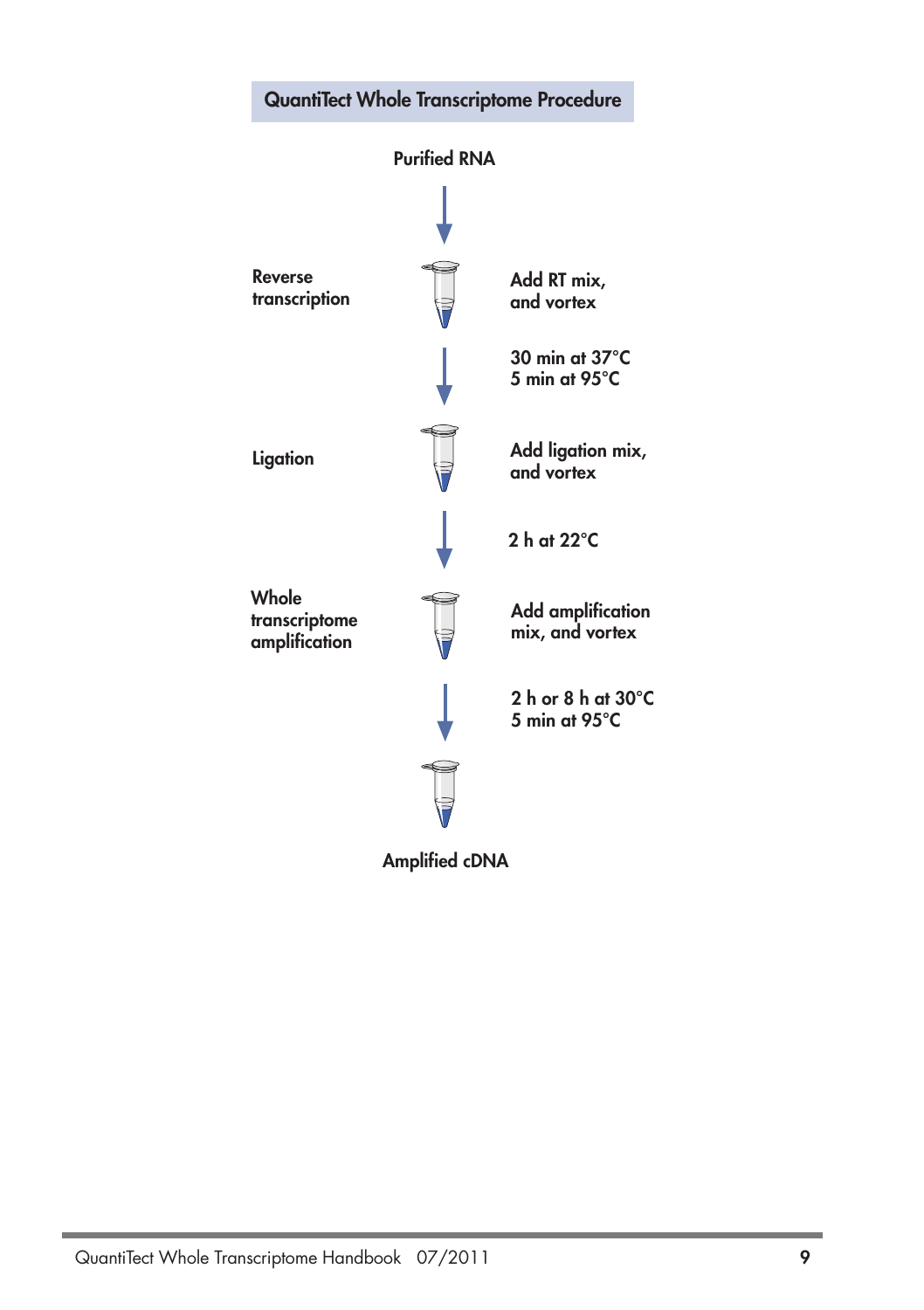### **Equipment and Reagents to Be Supplied by User**

When working with chemicals, always wear a suitable lab coat, disposable gloves, and protective goggles. For more information, consult the appropriate material safety data sheets (MSDSs), available from the product supplier.

- **Microcentrifuge tubes**
- Thermal cycler, water bath, or heating block
- Microcentrifuge
- Vortexer
- Pipets and pipet tips
- Ice
- Nuclease-free water or TE buffer (10 mM Tris·Cl; 1 mM EDTA, pH 8.0)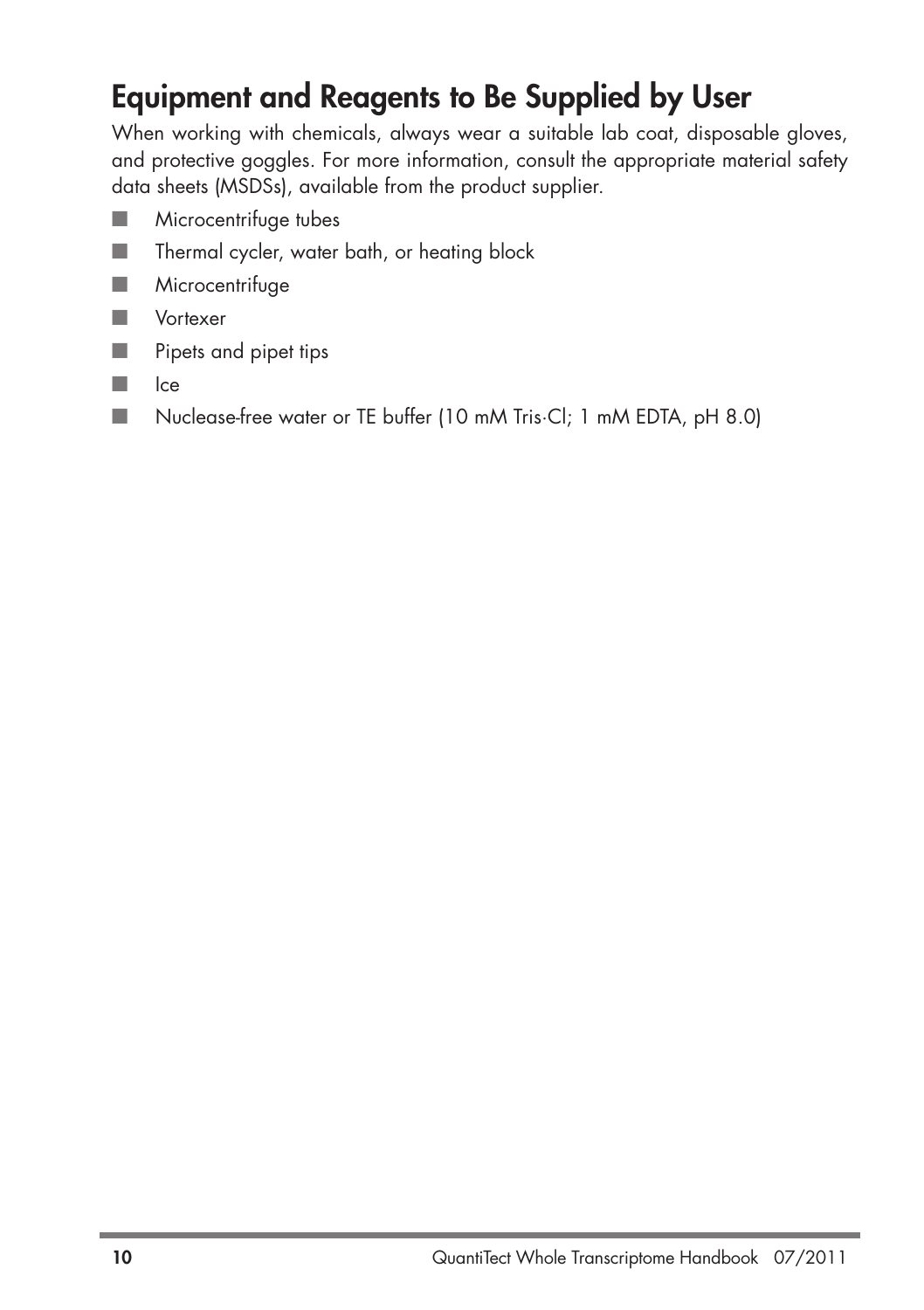### **Important Notes Quality of RNA template**

The efficiency of the amplification reaction with the QuantiTect Whole Transcriptome Kit depends on the quality and quantity of the starting RNA template. It is therefore important to use highly pure, intact RNA. Carrier RNA, which may be used in procedures for purification of very low amounts of target RNA, may affect the specific amplification of transcript sequences.

To ensure reproducible and efficient whole transcriptome amplification, we recommend purifying RNA template using silica-membrane technology. RNeasy® Kits, the PAXgene® Blood RNA Kit, and the QIAamp® RNA Blood Mini Kit (see ordering information, page 24) are based on this technology. They enable RNA purification from a variety of starting materials and provide high-quality RNA highly suited for use with the QuantiTect Whole Transcriptome Kit. For purification of low amounts of RNA in the presence of carrier RNA, we recommend the RNeasy Plus Micro Kit. If using other purification procedures, use of carrier RNA should be avoided.

### **Size of RNA transcripts**

The QuantiTect Whole Transcriptome Kit is not suitable for the amplification of small RNA molecules, such as tRNAs or miRNAs, or degraded RNA. Ideally, RNA transcripts should be longer than 500 nucleotides.

### **Amount of RNA template**

To ensure high reproducibility in whole transcriptome amplification, we recommend using a starting amount of 10 ng RNA template. Depending on the copy number of the transcripts, it may be possible to use smaller amounts of RNA template (see Appendix A, page 19). The minimum amount of starting RNA template should not be less than 100 pg.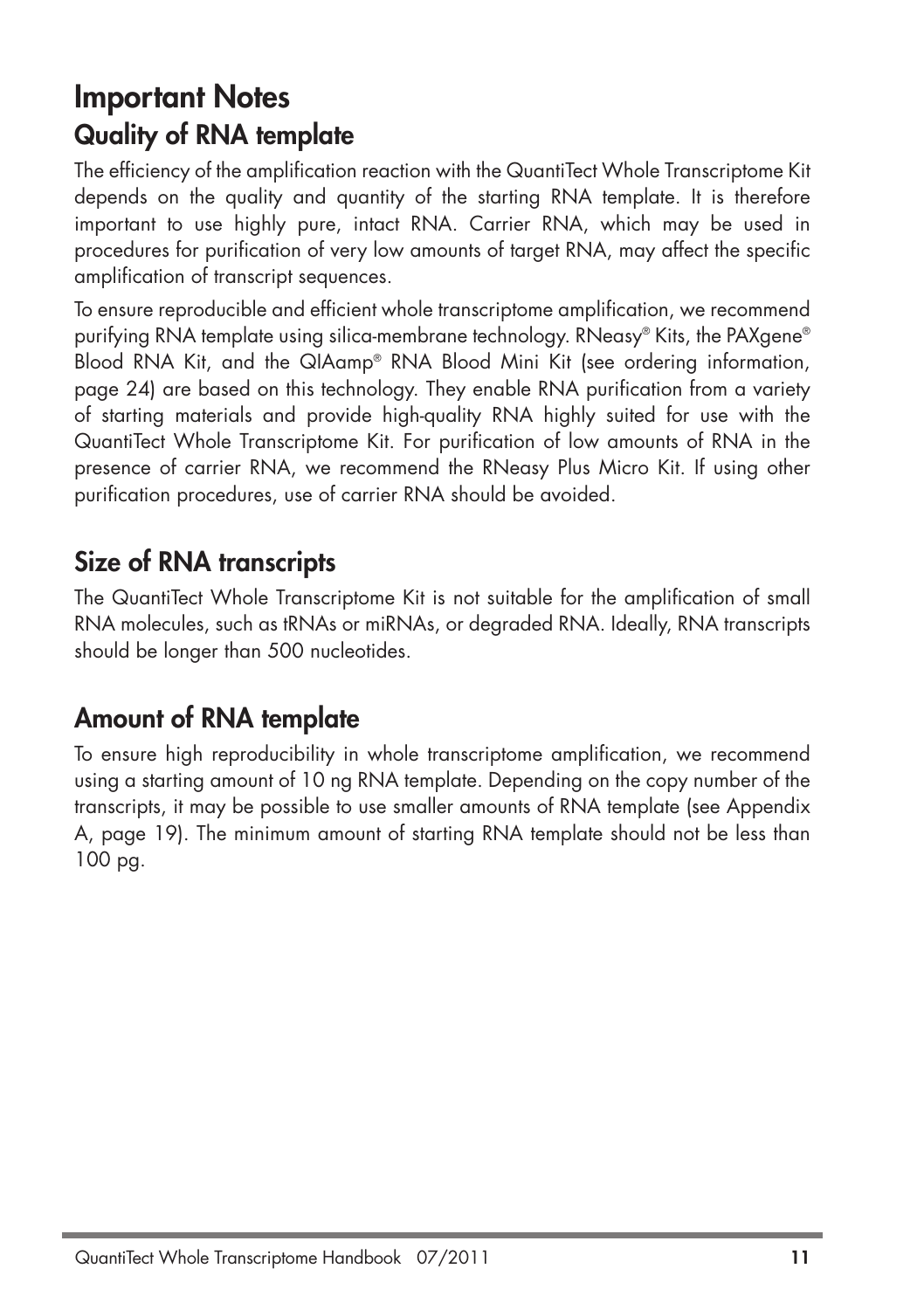### **Protocol: Whole Transcriptome Amplification**

#### **Important points before starting**

- RNA should be purified prior to this procedure. QIAGEN kits provide purification of highly pure RNA from a range of sample types.
- $\blacksquare$  This protocol is optimized for whole transcriptome amplification from <code>≥10</code> ng purified RNA. The RNA should be dissolved in nuclease-free water or TE buffer. **Smaller amounts (<10 ng RNA) can be used if the RNA is of high quality and your transcript of interest is of sufficient abundance** (see Appendix A, page 19).
- The QuantiTect Whole Transcriptome Kit is not suitable for the amplification of small RNA molecules, such as tRNAs or miRNAs, or degraded RNA. RNA samples with a small degree of RNA damage may be usable, but each sample needs to be tested individually.
- The QuantiTect Whole Transcriptome Kit amplifies cDNA derived from all regions of RNA transcripts, including 5' ends, but does not provide amplified cDNA corresponding to full-length RNA transcripts.
- All enzymes (i.e., T-Script Enzyme, Ligation Enzyme 1, Ligation Enzyme 2, and REPLI-g Midi DNA Polymerase) should be thawed on ice just before reaction setup. All other kit components should be thawed at room temperature (15–25°C).
- All buffers and reagents should be vortexed before use to ensure thorough mixing.
- The RT mix, ligation mix, and amplification mix described in the protocol must always be prepared fresh. They cannot be stored for later use.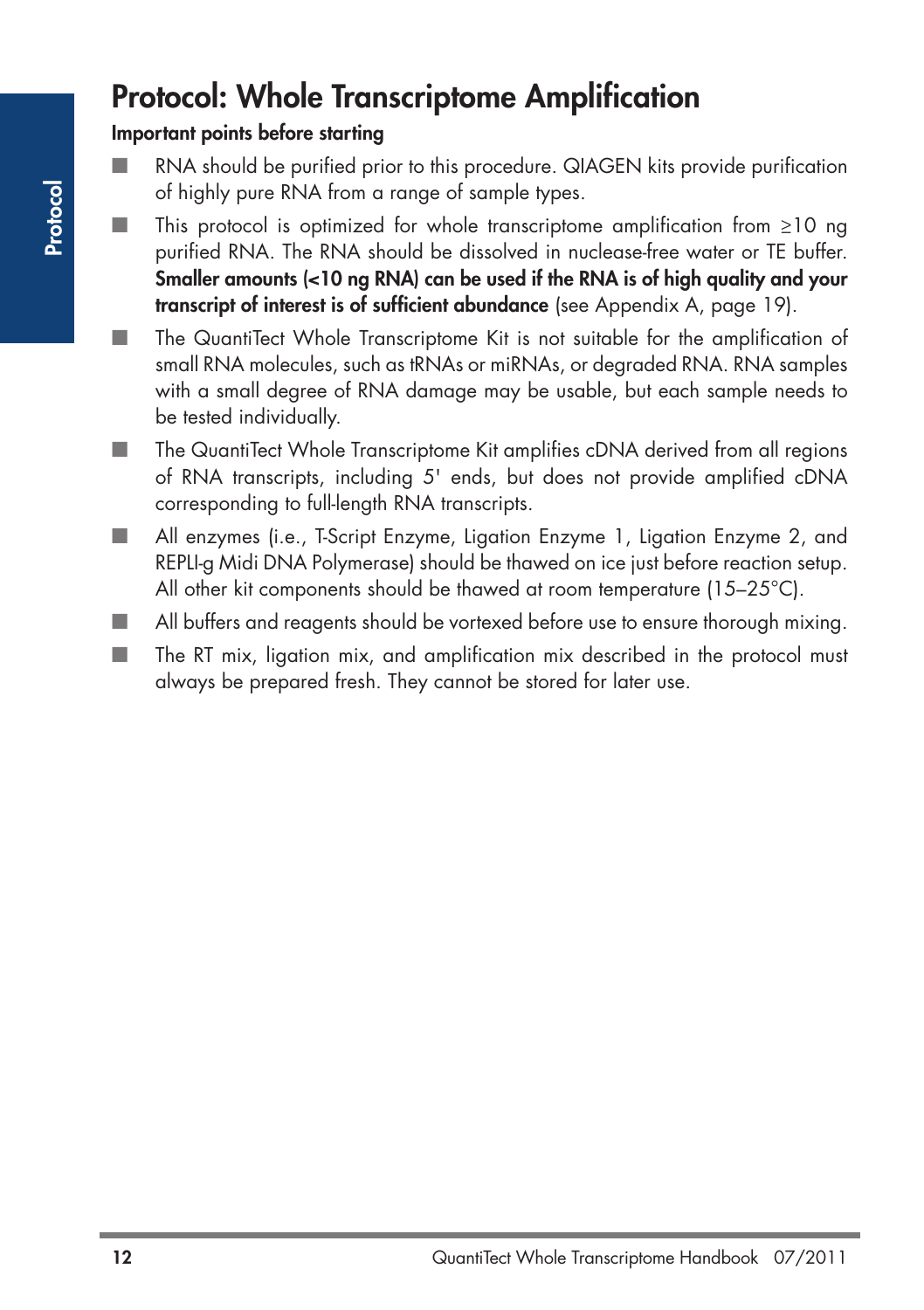#### **Thermal cycling parameters**

For increased speed and convenience, all incubation steps of the protocol can be preprogrammed on a thermal cycler (see Table 2).

| <b>Step</b>                               | Time                        | <b>Temperature</b>              | <b>Additional comments</b>                             |
|-------------------------------------------|-----------------------------|---------------------------------|--------------------------------------------------------|
| Set the heating lid to 50°C for all steps |                             |                                 |                                                        |
| Reverse<br>transcription                  | 30 min                      | $37^{\circ}$ C                  | Add RT mix prior to incubation<br>$(s_{\text{top}} 2)$ |
|                                           | 5 min                       | $95^{\circ}$ C                  | Stops reverse transcription                            |
| Ligation                                  | 2 <sub>h</sub>              | $22^{\circ}$ C                  | Add ligation mix prior to<br>incubation (step 4)       |
| Whole<br>transcriptome                    | $2h$ or $8h$ *              | $30^{\circ}$ C                  | Add amplification mix prior to<br>incubation (step 6)  |
| amplification                             | $5 \text{ min}$<br>$\infty$ | $95^{\circ}$ C<br>$4^{\circ}$ C | Inactivates all enzymes<br>Cools amplified cDNA down   |

#### **Table 2. Thermal cycling parameters**

\* 2 h for standard cDNA yields, and 8 h for high cDNA yields.

#### **Procedure**

- **1.** Add ≥10 ng RNA in 1–5 µl nuclease-free water or TE buffer to a microcentrifuge **tube. Adjust the volume to 5 µl using nuclease-free water.**
- **2. Prepare the RT mix (see Table 3). Add 5 µl RT mix to the RNA sample, mix by vortexing, and centrifuge briefly.**

**Note**: The RT mix must be prepared fresh.

#### **Table 3. Preparing RT mix**

| Volume/reaction<br>Component |                |
|------------------------------|----------------|
| T-Script Buffer              | $4 \mu$        |
| T-Script Enzyme              | 1 ul           |
| Total volume*                | 5 <sub>u</sub> |

\* Mix by vortexing and centrifuge briefly.

**3. Incubate at 37°C for 30 min. Stop the reaction by incubating at 95°C for 5 min and then cooling to 22°C.**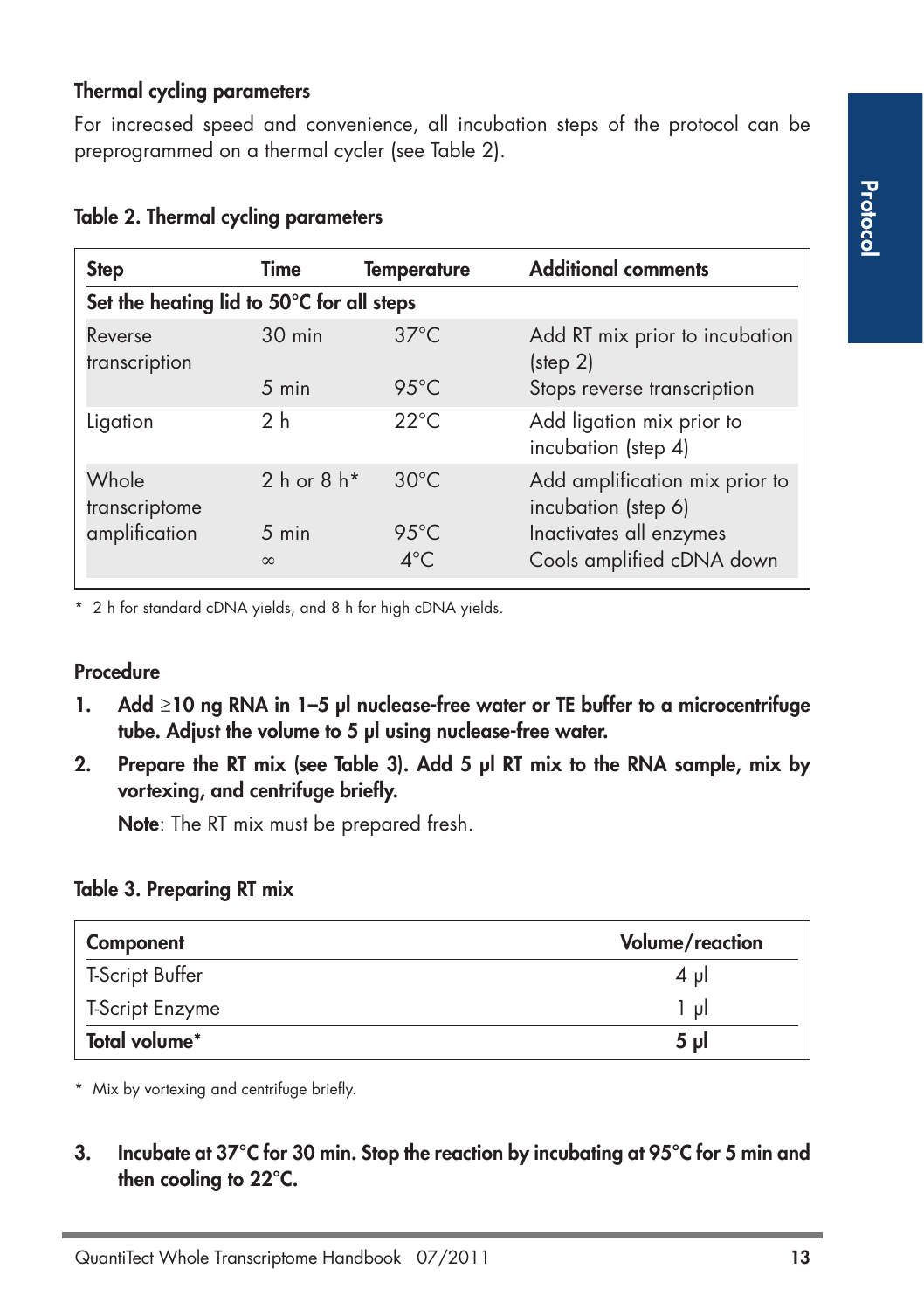#### **4. Prepare the ligation mix (see Table 4). Add 10 µl to the RT reaction, mix by vortexing, and centrifuge briefly.**

**Important**: When preparing the ligation mix, add the components in the order shown in Table 4.

**Note**: The ligation mix must be prepared fresh.

#### **Table 4. Preparing ligation mix**

| Component         | Volume/reaction |
|-------------------|-----------------|
| Ligation Buffer   | $6 \mu$         |
| Ligation Reagent  | $2 \mu$         |
| Ligation Enzyme 1 | ار 1            |
| Ligation Enzyme 2 | 1 ul            |
| Total volume*     | 10 <sub>µ</sub> |

\* Mix by vortexing and centrifuge briefly.

#### **5. Incubate at 22°C for 2 h.**

**6. Prepare the amplification mix (see Table 5). Add 30 µl amplification mix to the ligation reaction, mix by vortexing, and centrifuge briefly.**

**Note**: The amplification mix must be prepared fresh.

#### **Table 5. Preparing amplification mix**

| Component                    | Volume/reaction |
|------------------------------|-----------------|
| REPLI-g Midi Reaction Buffer | 29 ul           |
| REPLI-g Midi DNA Polymerase  | 1 ul            |
| Total volume*                | 30 <sub>u</sub> |

\* Mix by vortexing and centrifuge briefly.

**7. Incubate at 30°C for either 2 h (standard reaction) or 8 h (high-yield reaction).** For typical cDNA yields with these incubation times, see Table 1 (page 7).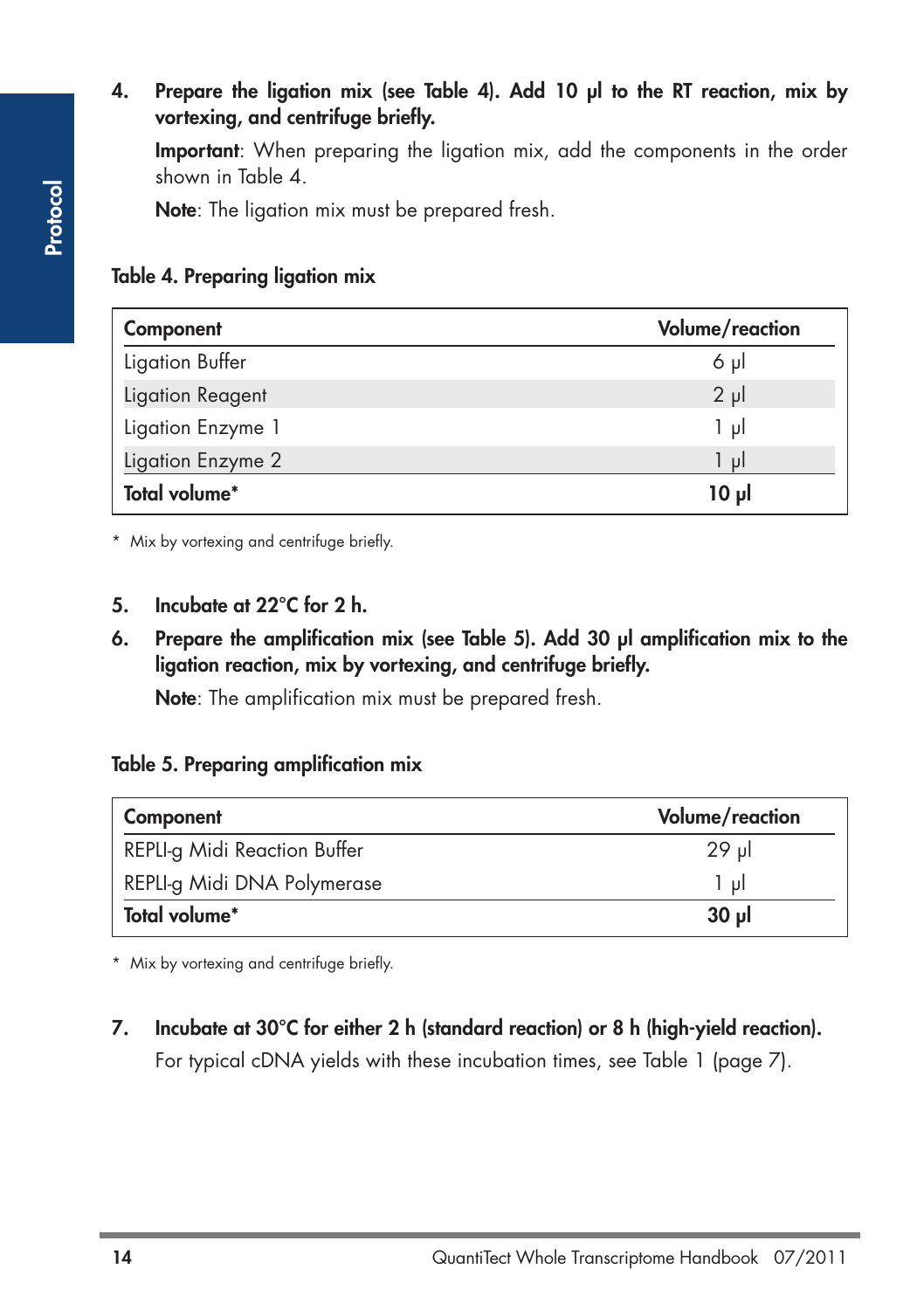#### **8. Stop the reaction by incubating at 95°C for 5 min.**

**Note**: If the amplified cDNA will be quantified using PicoGreen<sup>®</sup> reagent (see Appendices B and C, page 21), be aware that the reagent binds doublestranded DNA only. Therefore, quantify the cDNA before proceeding with the 95°C incubation, or remove an aliquot for later quantification.

**9. Store the amplified cDNA undiluted at –20°C until required for downstream applications.**

The amplified cDNA should be treated as genomic DNA (i.e., minimize the number of freeze–thaw cycles). Storage of nucleic acids at low concentration over a long period of time may result in acid hydrolysis. We therefore recommend storage of the amplified cDNA at a concentration of at least 100 ng/ $\mu$ l.

**10. If performing real-time PCR, dilute the amplified cDNA with water or TE buffer (see Table 6), and use 2 µl of the diluted cDNA for real-time PCR.**

It is not necessary to perform reverse transcription prior to real-time PCR.

| <b>Reaction conditions</b>                 | <b>Dilution</b>                             |
|--------------------------------------------|---------------------------------------------|
| Standard reaction<br>(2-h amplification)   | 1/50 (e.g., add 2 µl cDNA to 100 µl water)  |
| High-yield reaction<br>(8-h amplification) | 1/250 (e.g., add 2 µl cDNA to 500 µl water) |

#### **Table 6. Dilution of amplified cDNA**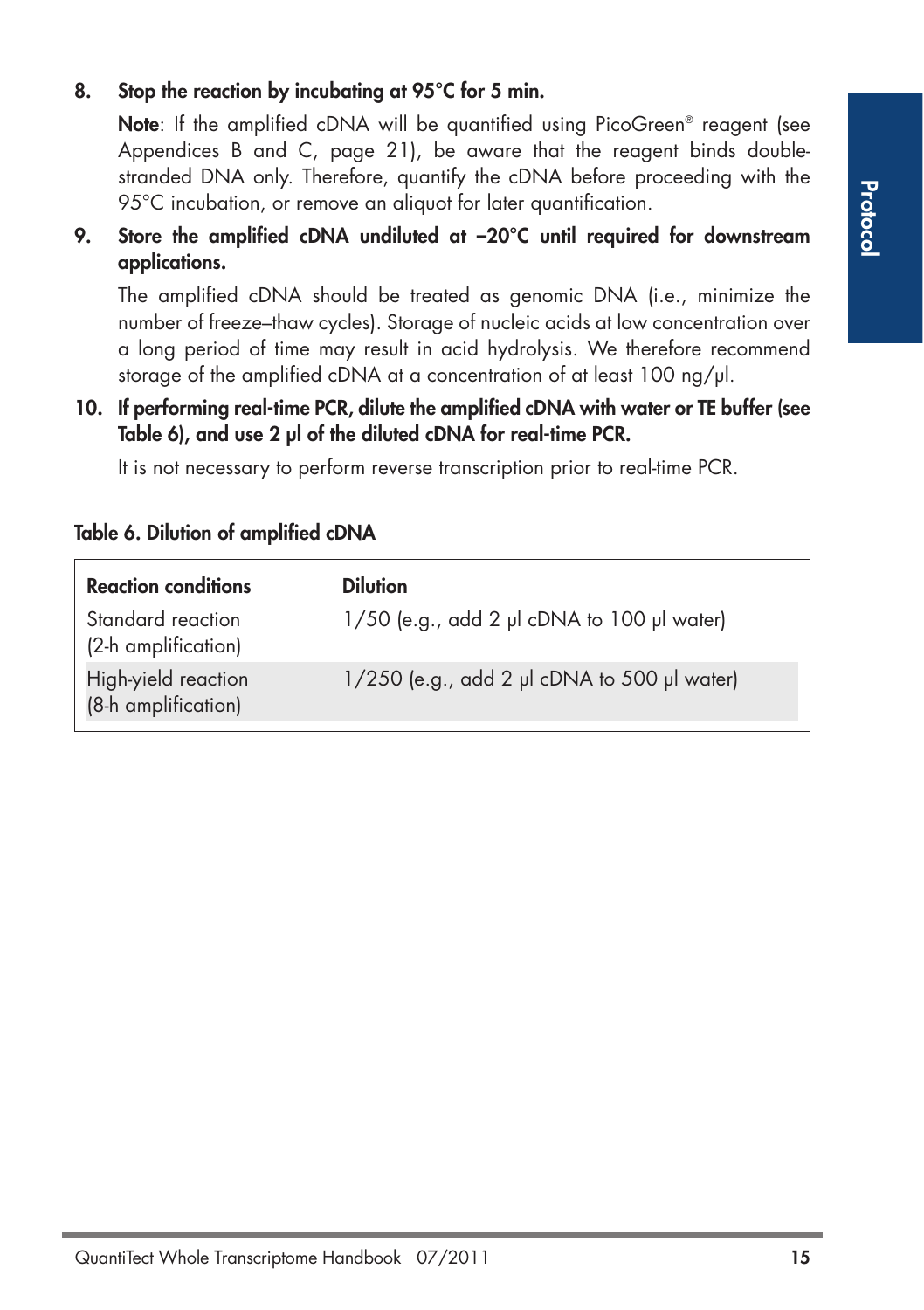### **Troubleshooting Guide**

This troubleshooting guide may be helpful in solving any problems that may arise. For more information, see also the Frequently Asked Questions page at our Technical Support Center: www.qiagen.com/FAQ/FAQList.aspx. The scientists in QIAGEN Technical Services are always happy to answer any questions you may have about either the information and protocol in this handbook or sample and assay technologies (for contact information, see back cover or visit www.qiagen.com).

|                                                                                                                                          | Little or no amplified cDNA                                            |                                                                                                                                                                                                                         |  |
|------------------------------------------------------------------------------------------------------------------------------------------|------------------------------------------------------------------------|-------------------------------------------------------------------------------------------------------------------------------------------------------------------------------------------------------------------------|--|
| a)                                                                                                                                       | Incorrect reaction temperature                                         | Be sure to carry out the RT, ligation, and<br>amplification reactions at the temperatures<br>specified in the protocol. If necessary, check<br>the temperature of your thermal cycler,<br>heating block, or water bath. |  |
| b)                                                                                                                                       | Pipetting error or missing<br>reaction component                       | Check your pipets. Be sure to mix all<br>reagents well after thawing and to store<br>them on ice.                                                                                                                       |  |
| c)                                                                                                                                       | Incorrect incubation time                                              | For the RT, ligation, and amplification<br>reactions, be sure to use the incubation times<br>specified in the protocol.                                                                                                 |  |
| d)                                                                                                                                       | RT mix, ligation mix, and<br>amplification mix not<br>freshly prepared | Always prepare the RT mix, ligation mix,<br>and amplification mix fresh before use.<br>Storage of these mixes prior to use may<br>affect whole transcriptome amplification.                                             |  |
| e)                                                                                                                                       | Amplified cDNA denatured prior<br>to PicoGreen quantification          | PicoGreen reagent binds double-standed<br>DNA only. Before incubating the amplified<br>cDNA at 95°C (step 8 of the protocol),<br>quantify the cDNA or remove an aliquot for<br>later quantification.                    |  |
| DNA yields of approximately 10 µg or 40 µg in negative (no-template) controls, but no<br>positive result in downstream assay (e.g., PCR) |                                                                        |                                                                                                                                                                                                                         |  |
|                                                                                                                                          |                                                                        |                                                                                                                                                                                                                         |  |

#### **Comments and suggestions**

DNA is generated during entirely discribute high-molecular-weight product REPLI-g reaction by random generated by random extension of extension of primer–dimers primer–dimers. This DNA will not affect the quality of actual samples or specific downstream genetic assays.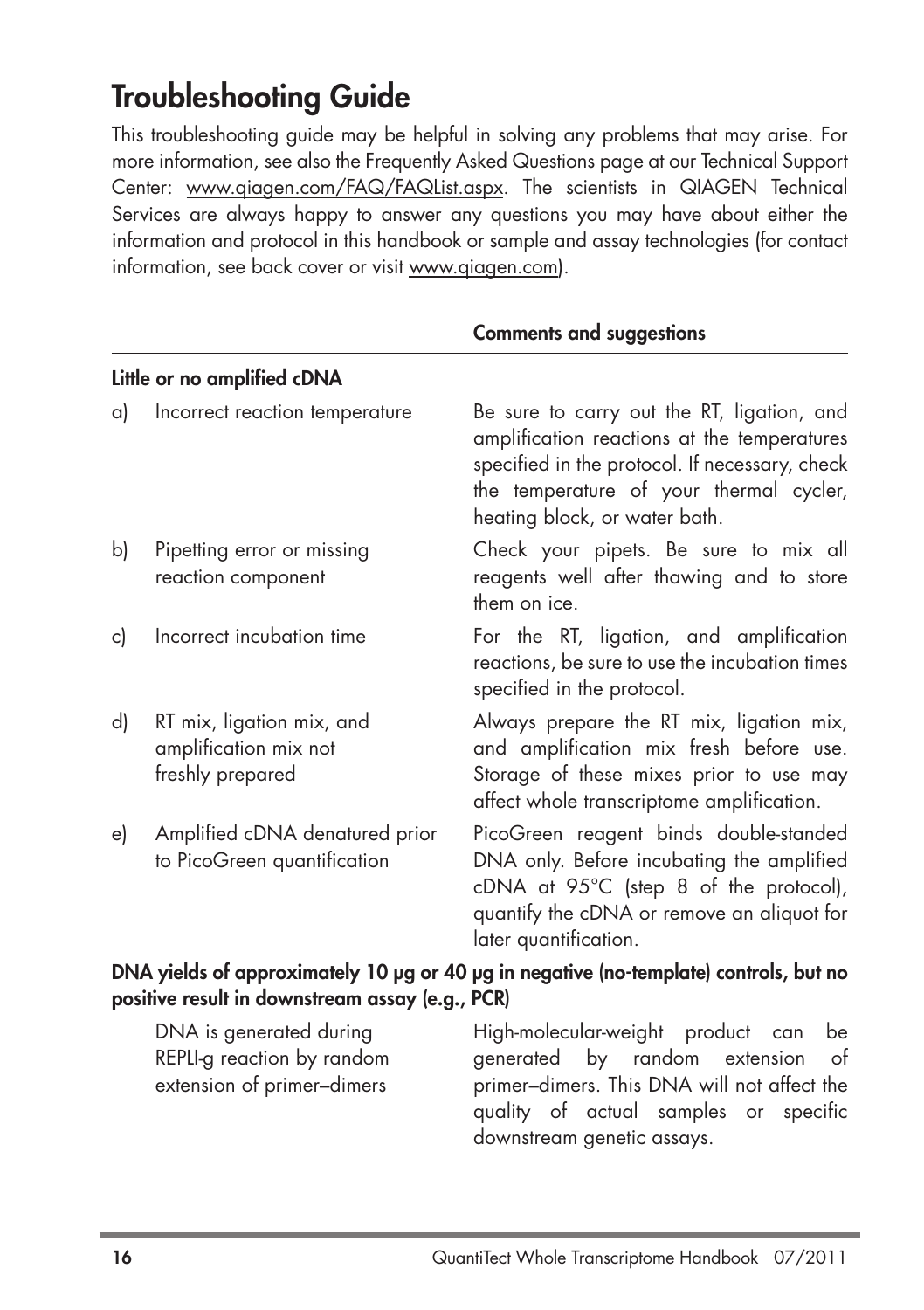|    | DNA is generated during<br>REPLI-g reaction by contaminating<br><b>DNA</b> templates | Decontaminate all laboratory equipment,<br>and take all necessary precautions to avoid<br>contamination of reagents and samples with<br>extraneous DNA.                                      |
|----|--------------------------------------------------------------------------------------|----------------------------------------------------------------------------------------------------------------------------------------------------------------------------------------------|
|    |                                                                                      | If possible, work in a laminar-flow hood. Use<br>sterile equipment and barrier pipet tips only,<br>and keep amplification chemistry and DNA<br>templates in separate storage locations.      |
|    | 10 µg or 40 µg                                                                       | Little or no transcript detected in real-time PCR analysis, but DNA yield is approximately                                                                                                   |
| a) | RNA template degraded                                                                | Use nondegraded RNA or larger amounts of<br>RNA, if possible. Only RNA transcripts<br>longer than 500 nucleotides can be<br>amplified.                                                       |
| b) | Low-abundance transcript<br>analyzed                                                 | Use larger amounts of RNA (see Appendix<br>A, page 19). Up to 100 ng RNA template<br>can be used as starting material.                                                                       |
| c) | Small transcripts analyzed                                                           | Small transcripts such as tRNA or miRNAs<br>cannot be amplified by the QuantiTect<br>Transcriptome Kit. Only RNA<br>Whole<br>transcripts longer than 500 nucleotides can<br>be amplified.    |
| d) | Full-length transcripts analyzed                                                     | Due to random priming, amplification of full-<br>cDNA<br>possible.<br>length<br>not<br>is<br>We<br>recommend analyzing smaller sequences<br>from your target cDNA.                           |
| e) | RNA template contains<br>carrier RNA                                                 | Use RNA template that was purified without<br>using carrier RNA. If carrier RNA needs to<br>be used, purify RNA with the RNeasy Plus<br>Micro Kit. For ordering information, see<br>page 24. |
| f) | Incorrect amount of RNA template                                                     | Do not use less than 100 pg RNA template.<br>We recommend using at least 10 ng RNA<br>template.                                                                                              |

### **DNA yields of approximately 10 µg or 40 µg in negative (no-template) controls and positive result in downstream assay (e.g., PCR)**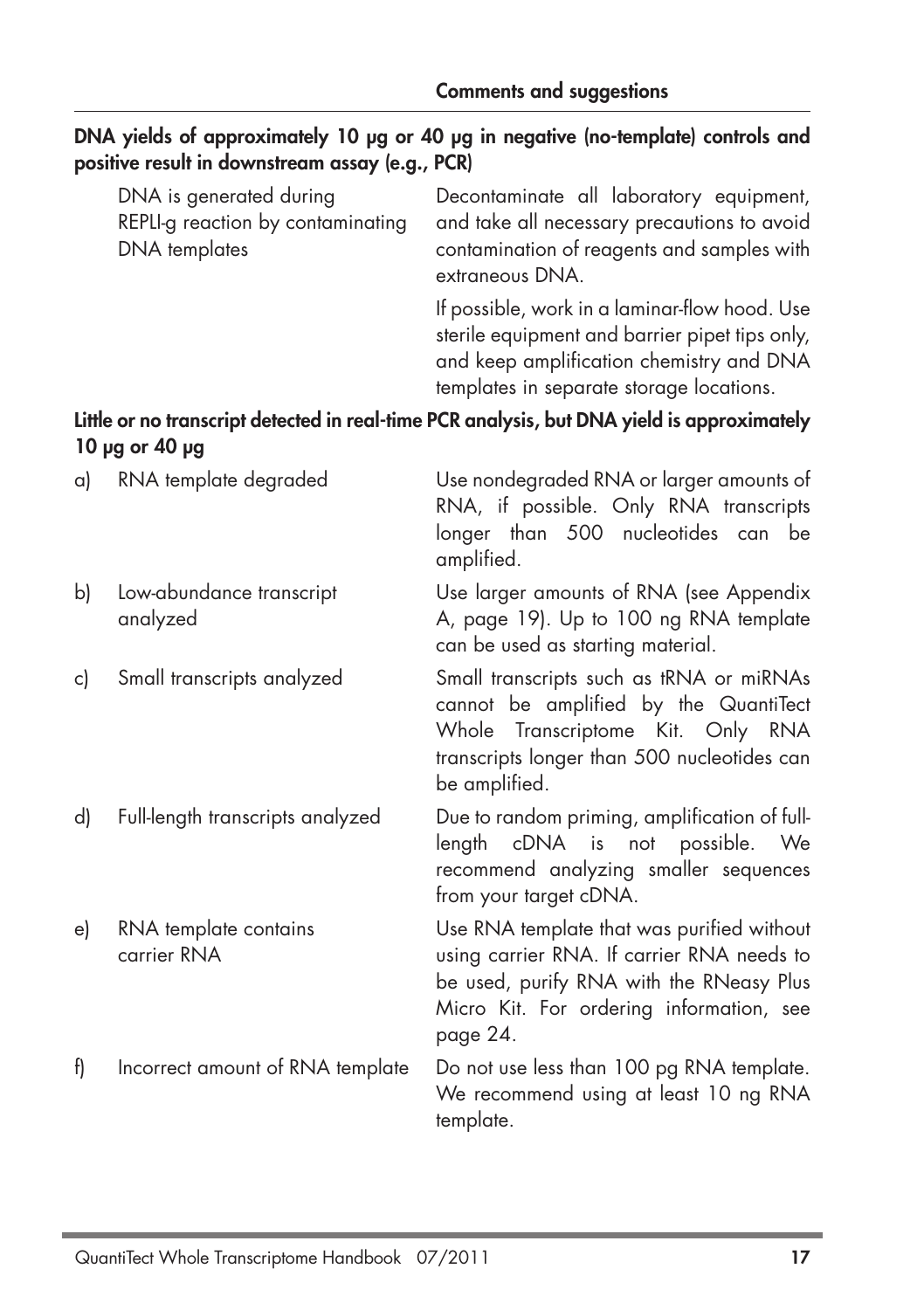### **Downstream application results not optimum**

| a) | Sensitive downstream applications<br>may require DNA cleanup after<br>REPLI-g reaction | Contact QIAGEN Technical Services for<br>DNA cleanup recommendations suitable for<br>your application.                                                                      |
|----|----------------------------------------------------------------------------------------|-----------------------------------------------------------------------------------------------------------------------------------------------------------------------------|
| bl | Microarray analysis carried out                                                        | cDNA prepared using the QuantiTect Whole<br>Transcriptome Kit is not intended for use with<br>Affymetrix® GeneChip® arrays.                                                 |
| c) | Little or no cDNA amplified                                                            | Always prepare the RT mix, ligation mix,<br>and amplification mix fresh before use.<br>Storage of these mixes prior to use may<br>affect whole transcriptome amplification. |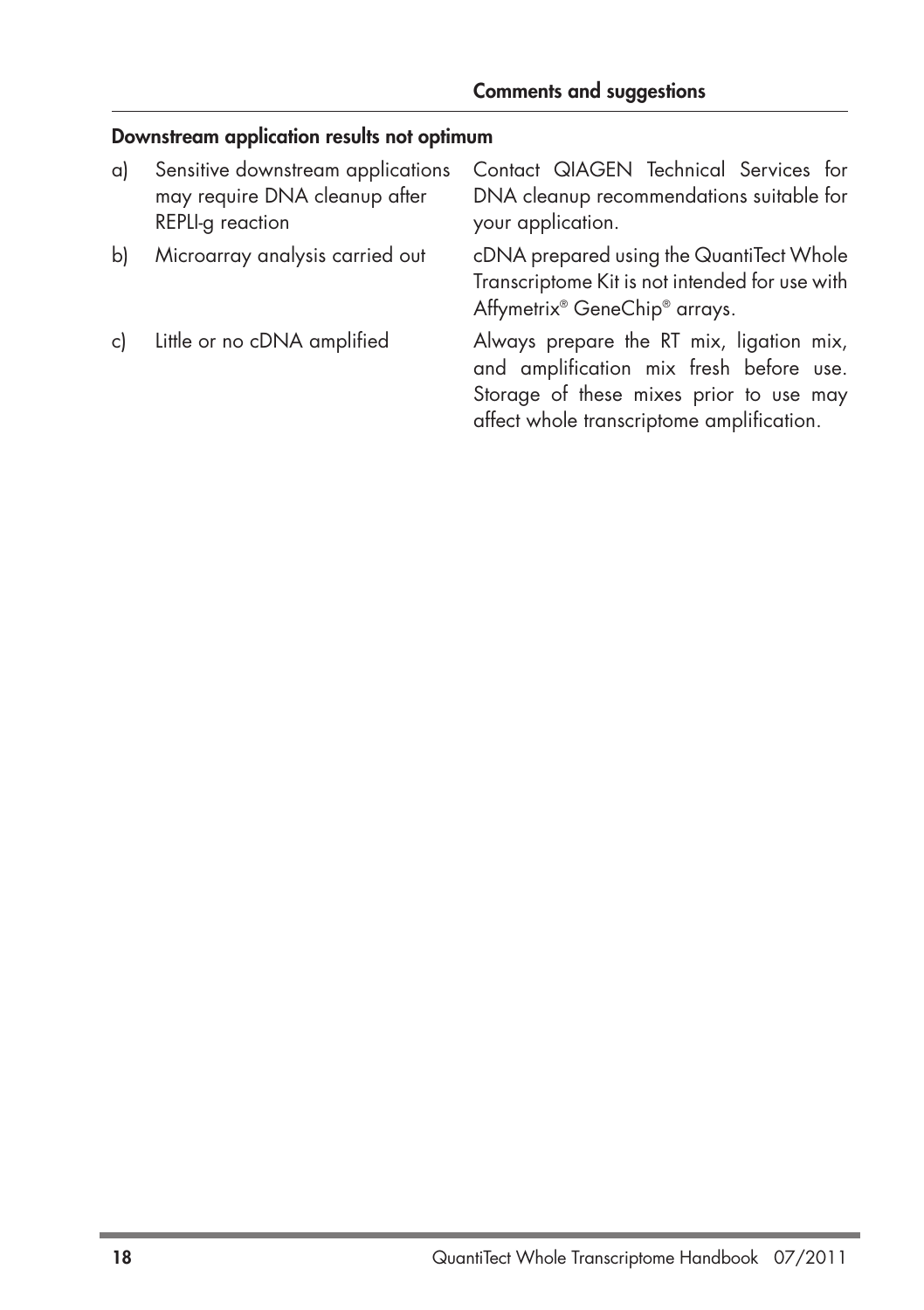## **Appendix A: Limitations of RNA Amplification**

When carrying out transcriptome amplification using the QuantiTect Whole Transcriptome Kit, it is important to consider both the amount of starting material (i.e., the number of cells or the amount of RNA) and the copy number of the transcripts of interest.

Table 7 and Figure 2 show the relationship between the amount of starting material and transcript representation (note that this is only a guide: the number of transcripts per given amount of starting material can vary). In starting material where the copy number of a transcript is 10 or less (highlighted in bold in Table 7), stochastic problems will occur (i.e., the unequal distribution of a very low number of transcripts in a highly dilute solution). This may result in underrepresentation of the low-copy transcript at the start of transcriptome amplification. Special consideration should be given to mosaic transcripts, which are derived from genes that are expressed only in a subset of cells in tissues. Since these transcripts are not present in every cell, they will not be accurately represented in low amounts of starting material (i.e.,  $1-10^2$  cells).

Reliable amplification depends on the copy number of the transcripts. If the recommended amount of starting material (i.e., 10 ng intact RNA) is amplified, all transcripts will be accurately represented after amplification. 10 ng of RNA corresponds to about 500 cells, and even low-copy transcripts are well represented in this RNA amount. Using lower amounts of RNA or a very limited number of cells means that the starting material could have a partial representation or an absence of low-copy transcripts (Figure 3 provides an example).

|                                | $103$ cells*     | $102$ cells <sup>†</sup> | 10 cells $\overline{\ }$ | $1$ cell <sup>s</sup> |
|--------------------------------|------------------|--------------------------|--------------------------|-----------------------|
| Amount of RNA (ng)             | 20               |                          | 0.2                      | 0.02                  |
| No. of high-copy transcripts   | 107              | 10 <sup>6</sup>          | 10 <sup>5</sup>          | 10 <sup>4</sup>       |
| No. of medium-copy transcripts | 10 <sup>5</sup>  | 104                      | 10 <sup>3</sup>          | 10 <sup>2</sup>       |
| No. of low-copy transcripts    | 10 <sup>3</sup>  | 10 <sup>2</sup>          | 10                       |                       |
| No. of mosaic transcripts      | I റ <sup>2</sup> | 10                       |                          |                       |

#### **Table 7. Transcript representation in different cell amounts**

\* Complete representation of all transcripts.

Stochastic problems for mosaic transcripts.

Stochastic problems for low-copy and mosaic transcripts.

§ Stochastic problems for low-copy transcripts and loss of mosaic transcripts.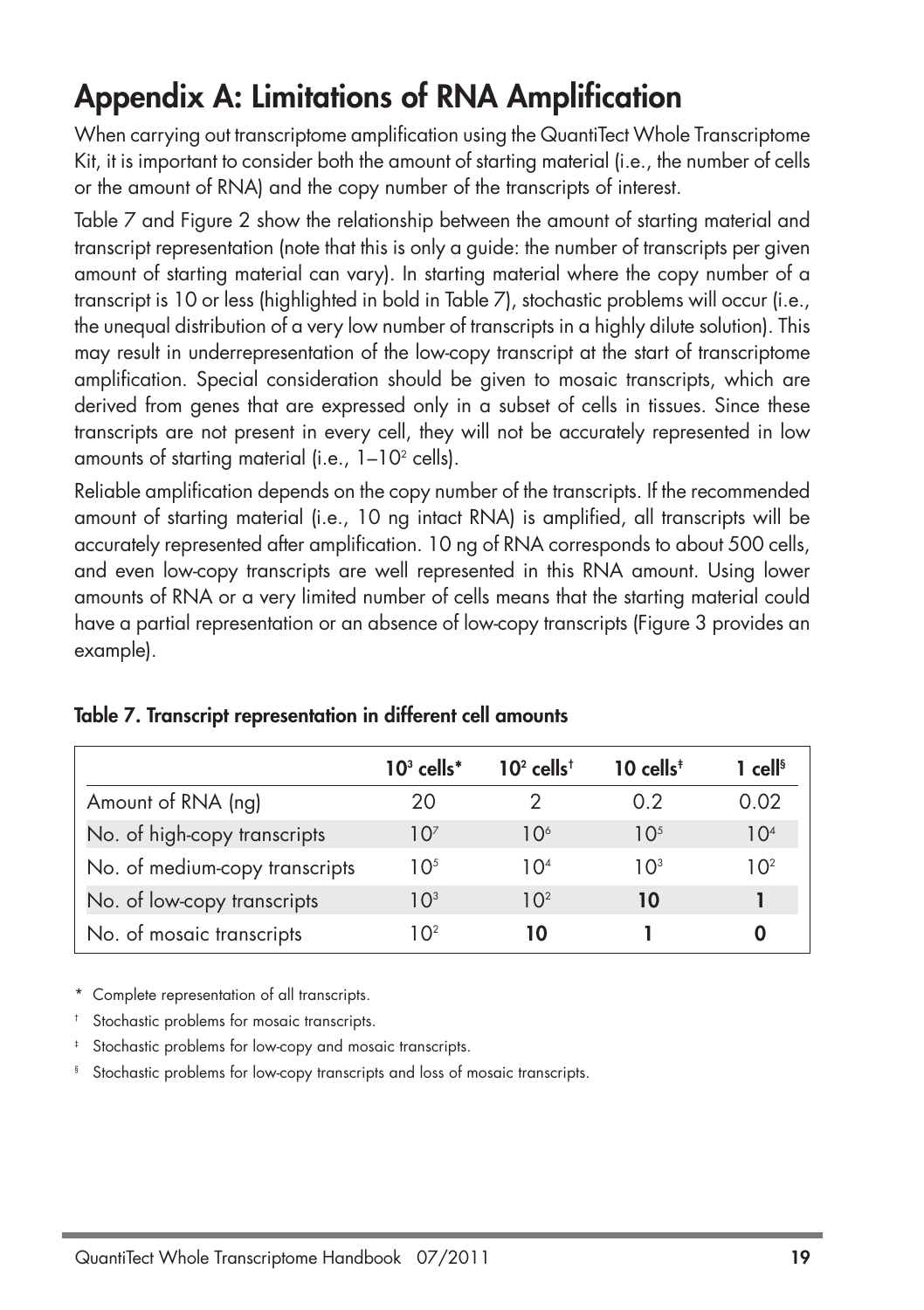

**Figure 2. Transcript representation in different RNA amounts.** Relationship between amount of starting RNA and copy number of high-copy, medium-copy, low-copy, and mosaic transcripts.



**Figure 3. Stochastic problems when analyzing a low-copy transcript**. Eight replicate RNA samples (1 ng each) were amplified using the QuantiTect Whole Transcriptome Kit. Real-time PCR analysis of NFκB transcript was then performed using 10 ng amplified cDNA. The resulting  $C_T$  values were in the range of 30–32.5. This significant variation occurred because the stochastic variation in low-copy NFKB transcript in the replicate RNA samples is amplified, resulting in widely differing amounts of NFκB cDNA.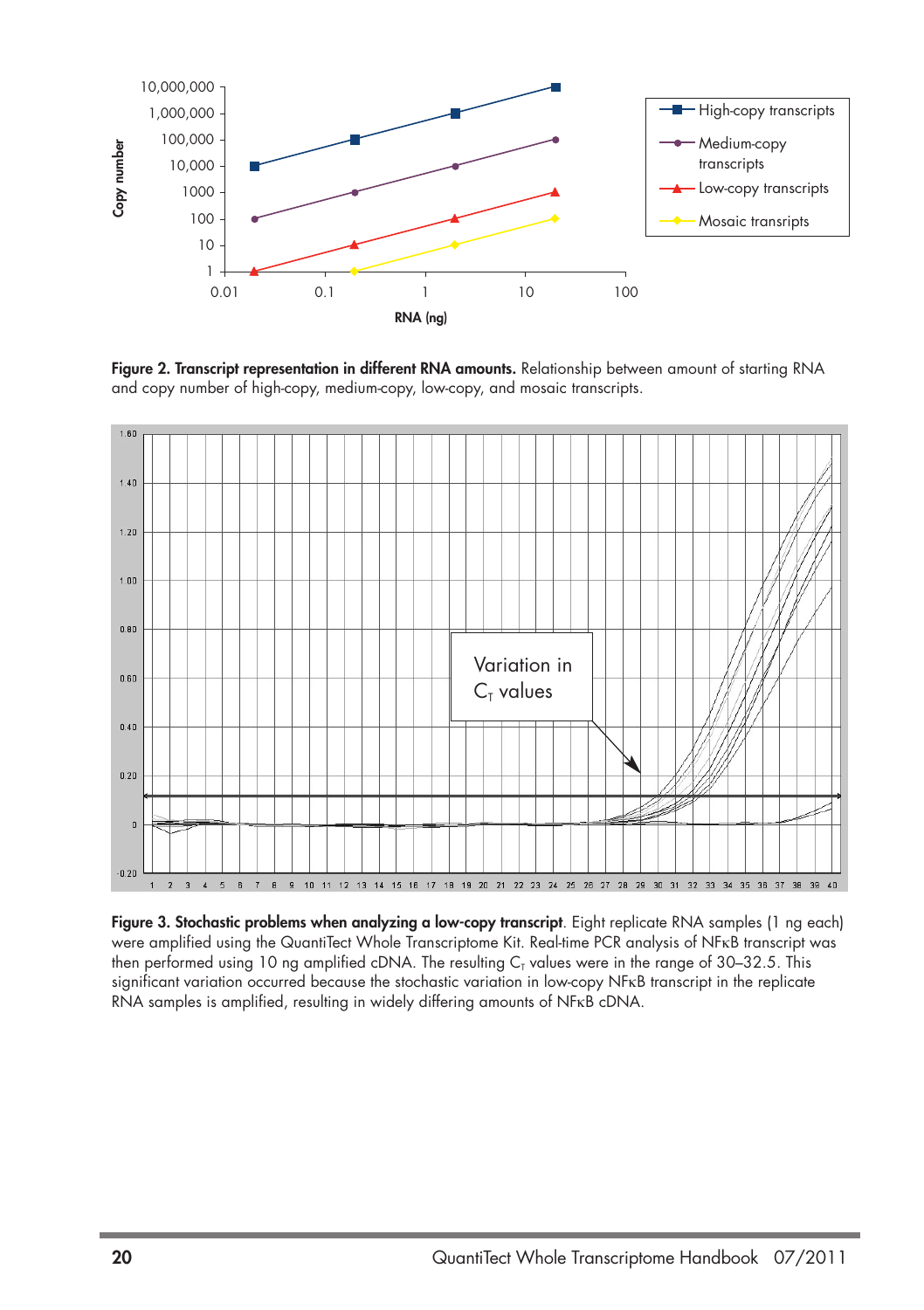### **Appendix B: Determining cDNA Concentration and Yield**

Using the QuantiTect Whole Transcriptome Kit, a 50 µl reaction typically yields up to 10 µg (2 h incubation) or 40 µg (8 h incubation) of cDNA regardless of the amount of template RNA, allowing direct use of the amplified cDNA in most downstream applications. However, if accurate quantification of the cDNA is required, it is important to use a DNA quantification method that is specific for double-stranded DNA, since the cDNA sample contains unused reaction primers. PicoGreen reagent displays enhanced binding to double-stranded DNA and may be used, in conjunction with a fluorometer, to quantify the amount of amplified cDNA. A protocol for the quantification of amplified cDNA is provided in Appendix C.

### **Appendix C: PicoGreen Quantification of Amplified cDNA**

This protocol is designed for quantification of double-stranded amplified cDNA using PicoGreen reagent.

**Important**: When working with hazardous chemicals, always wear a suitable lab coat, disposable gloves, and protective goggles. For more information, please consult the appropriate material safety data sheets (MSDSs), available from the product supplier.

### **Equipment and reagents to be supplied by user**

- Quant-iT<sup>™</sup> PicoGreen dsDNA reagent (Invitrogen, cat. no. P7581)
- TE buffer (10 mM Tris·Cl; 1 mM EDTA, pH 8.0)
- Human genomic DNA (e.g., Promega, cat. no. G3041)
- 2 ml microcentrifuge tube
- 96-well plates (suitable for use in a fluorescence microplate reader)
- Fluorescence microplate reader (e.g., TECAN® Ultra)

#### **Procedure**

#### **Setup and reading of microplate**

**1. In a 2 ml microcentrifuge tube, make a 1/150 dilution of PicoGreen stock solution in TE buffer. 20 µl is required for each quantification reaction. Cover the microcentrifuge tube in aluminum foil or place it in the dark to avoid photodegradation of the PicoGreen reagent.**

For example, to prepare enough PicoGreen working solution for 100 samples, add 13.3 µl PicoGreen to 1986.7 µl TE buffer.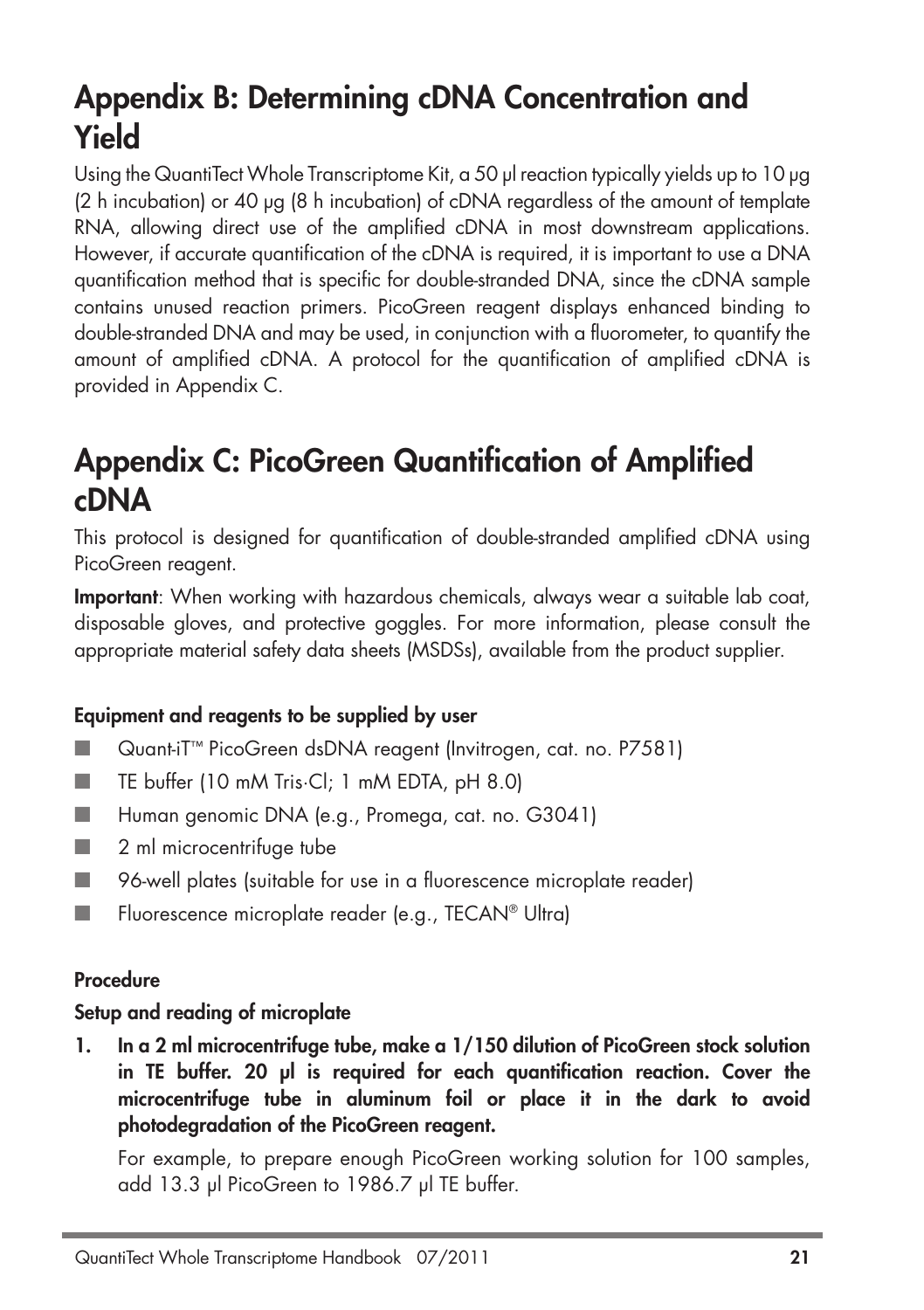**Important**: Prepare the PicoGreen/TE solution in a plastic container as the PicoGreen reagent may adsorb to glass surfaces.

#### **2. Prepare a 16 µg/ml stock solution of genomic DNA in TE buffer.**

DNA standards will be prepared from this stock solution.

- **3. Make 200 µl of 1.6, 0.8, 0.4, 0.2, and 0.1 µg/ml DNA standards by further diluting the 16 µg/ml genomic DNA with TE buffer.**
- **4. Transfer 20 µl of each DNA standard in duplicate into a 96-well plate labeled A (see Figure 4).**

**Note**: The 96-well plate must be suitable for use in a fluorescent microplate reader.



Figure 4. 96-well plate. Gray squares: genomic DNA standard (µg/ml).

- **5. Place 2 µl of each amplified cDNA sample for quantification into a new 96-well plate and add 98 µl TE buffer to make a 1/50 dilution. Store the remaining amplified cDNA at –20°C.**
- **6. Place 2 µl diluted cDNA (from step 5) into an unused well of 96-well plate A and add 18 µl TE to make a 1/500 dilution.**

The 1/50 dilutions can be stored at –20°C and used for future downstream sample analysis.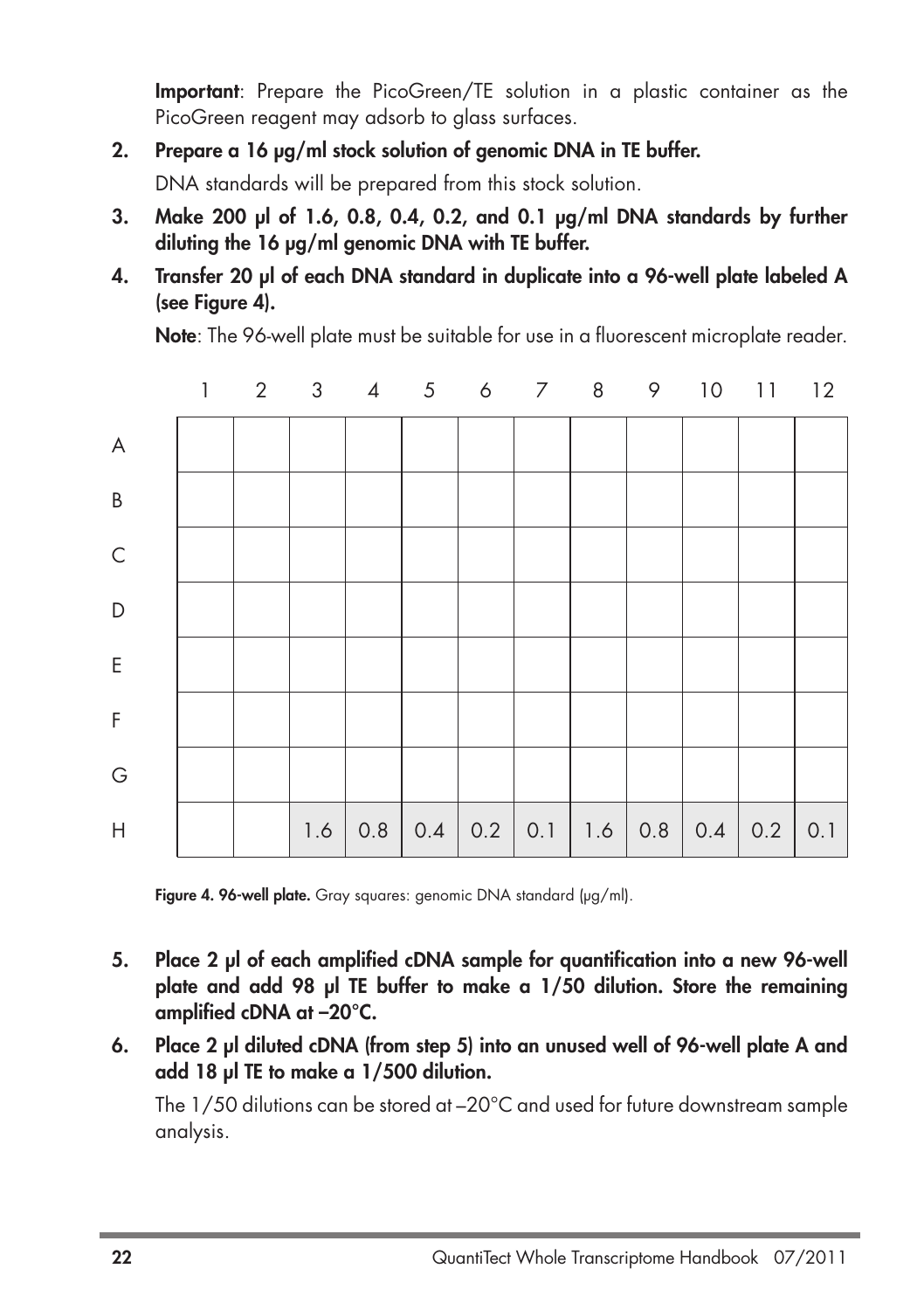- **7. Add 20 µl PicoGreen working solution (from step 1) to each sample (amplified cDNA and DNA standards) in 96-well plate A. Gently shake the plate on the bench top to mix the samples and reagent.**
- **8. Centrifuge the 96-well plate briefly to collect residual liquid from the walls of the wells.**
- **9. Measure the sample fluorescence using a fluorescence microplate reader and standard fluorescence filters (excitation approximately 480 nm; emission approximately 520 nm).**

To ensure that the sample readings remain in the detection range of the microplate reader, adjust the instrument's gain so that the sample with the highest DNA concentration yields fluorescence intensity near the fluorimeter's maximum.

#### **Calculation of DNA concentration and yield**

- **10. Generate a standard curve by plotting the concentration of DNA standards (µg/ml) (X-axis) against the fluorescence reading generated by the microplate reader (Y-axis). Plot an average of the fluorescence recorded for each DNA standard of the same concentration.**
- **11. Use the standard curve to determine the concentration (µg/ml) of the diluted amplified cDNA sample. This is achieved by plotting the fluorescence reading of the sample against the standard curve and reading the DNA concentration on the X-axis.**

**Note**: The calculation of DNA concentration depends on the standard curve and the determination of the slope. For accurate results, the standard curve should be a straight line. Any deviation from this may cause inaccuracies in the measurement of amplified cDNA concentrations.

- **12. Multiply the value determined in step 11 by 500 to show the concentration of undiluted sample cDNA (as the sample cDNA measured by PicoGreen fluorescence had been diluted 1 in 500).**
- **13. To determine the total amount of cDNA in your sample, multiply the concentration of undiluted sample cDNA (µg/ml) (step 12) by the reaction volume in milliliters (i.e., for a 50 µl reaction, multiply by 0.05).**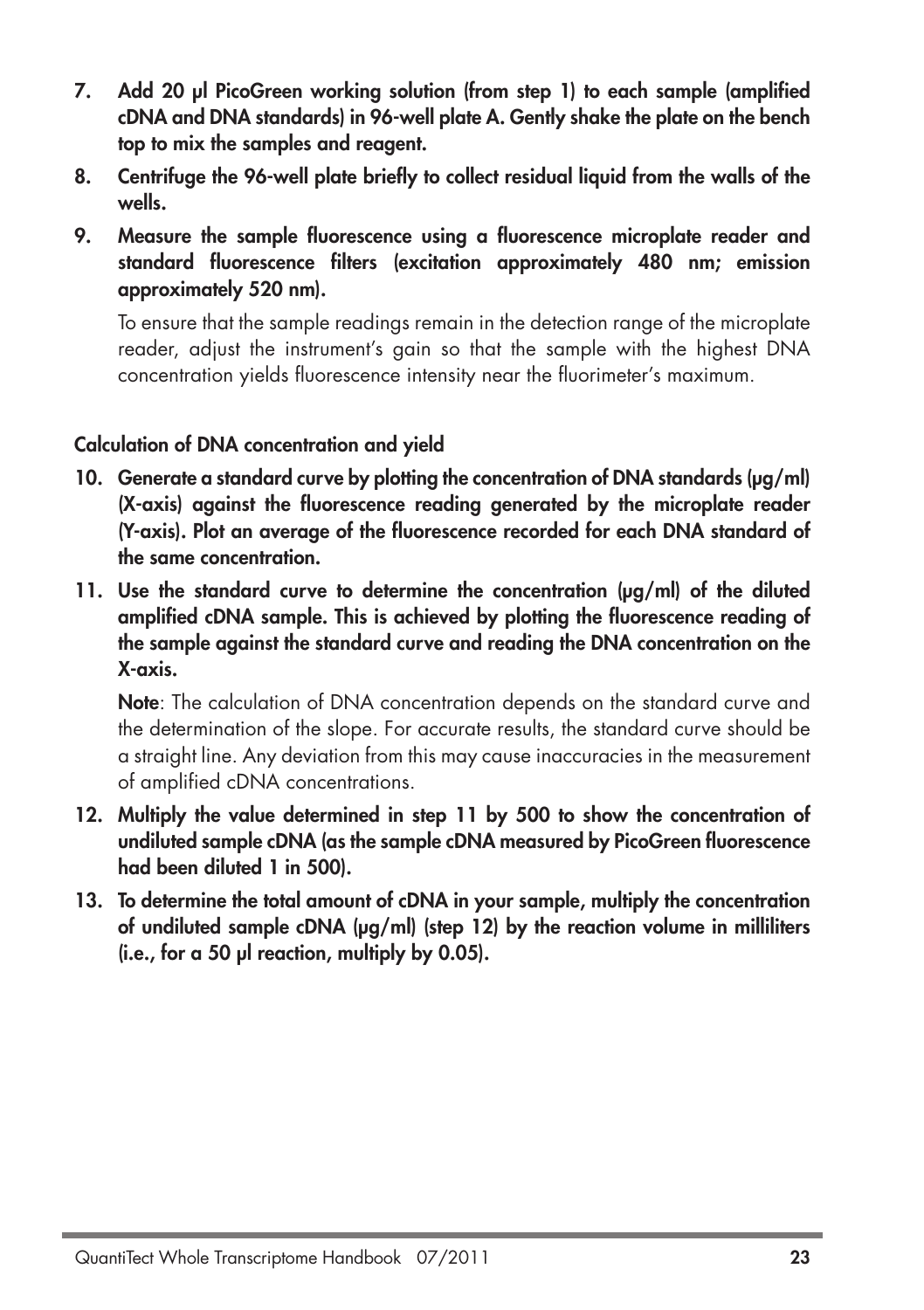## **Ordering Information**

| Product                                                                                                                               | <b>Contents</b>                                                                                                                                                                                          | Cat. no.         |  |
|---------------------------------------------------------------------------------------------------------------------------------------|----------------------------------------------------------------------------------------------------------------------------------------------------------------------------------------------------------|------------------|--|
| QuantiTect Whole<br>Transcriptome Kit (25)                                                                                            | For 25 x 50 µl reactions: T-Script<br>Enzyme and Buffer, Ligation Enzymes,<br>Reagent, and Buffer, and REPLI-g<br>DNA Polymerase and Buffer                                                              | 207043           |  |
| QuantiTect Whole<br>Transcriptome Kit (100)                                                                                           | For 100 x 50 µl reactions: T-Script<br>Enzyme and Buffer, Ligation Enzymes,<br>Reagent, and Buffer, and REPLI-g<br>DNA Polymerase and Buffer                                                             | 207045           |  |
| <b>Accessories</b>                                                                                                                    |                                                                                                                                                                                                          |                  |  |
| RNeasy Plus Micro Kit - for purification of concentrated total RNA from<br>small amounts of tissue or small numbers of cells          |                                                                                                                                                                                                          |                  |  |
| RNeasy Plus Micro Kit (50)                                                                                                            | 50 RNeasy MinElute® Spin Columns,<br>50 gDNA Eliminator Spin Columns,<br>Collection Tubes (1.5 ml and 2 ml),<br>RNase-Free DNase I, Carrier RNA,<br><b>RNase-Free Reagents and Buffers</b>               | 74034            |  |
| PAXgene Blood RNA Kit - for isolation and purification of intracellular<br>RNA from whole blood stabilized in PAXgene Blood RNA Tubes |                                                                                                                                                                                                          |                  |  |
| PAXgene Blood RNA Kit (50)                                                                                                            | 50 PAXgene Spin Columns,<br>50 PAXgene Shredder Spin Columns,<br>Processing Tubes, RNase-Free<br>DNase I, RNase-Free Reagents and<br>Buffers. To be used in conjunction<br>with PAXgene Blood RNA Tubes* | 762164<br>762174 |  |
| QIAamp RNA Blood Mini Kit - for purification of cellular RNA from<br>fresh whole blood                                                |                                                                                                                                                                                                          |                  |  |
| QIAamp RNA Blood<br>Mini Kit (50)                                                                                                     | For 50 RNA preps: 50 QIAamp Mini<br>Spin Columns, 50 QIAshredder Spin<br>Columns, Collection Tubes (1.5 ml<br>and 2 ml), RNase-free Reagents<br>and Buffers                                              | 52304            |  |

\* Available from BD (www.bd.com) and BD authorized distributors, cat. no. 762165.

† Canada and USA.

‡ All other countries.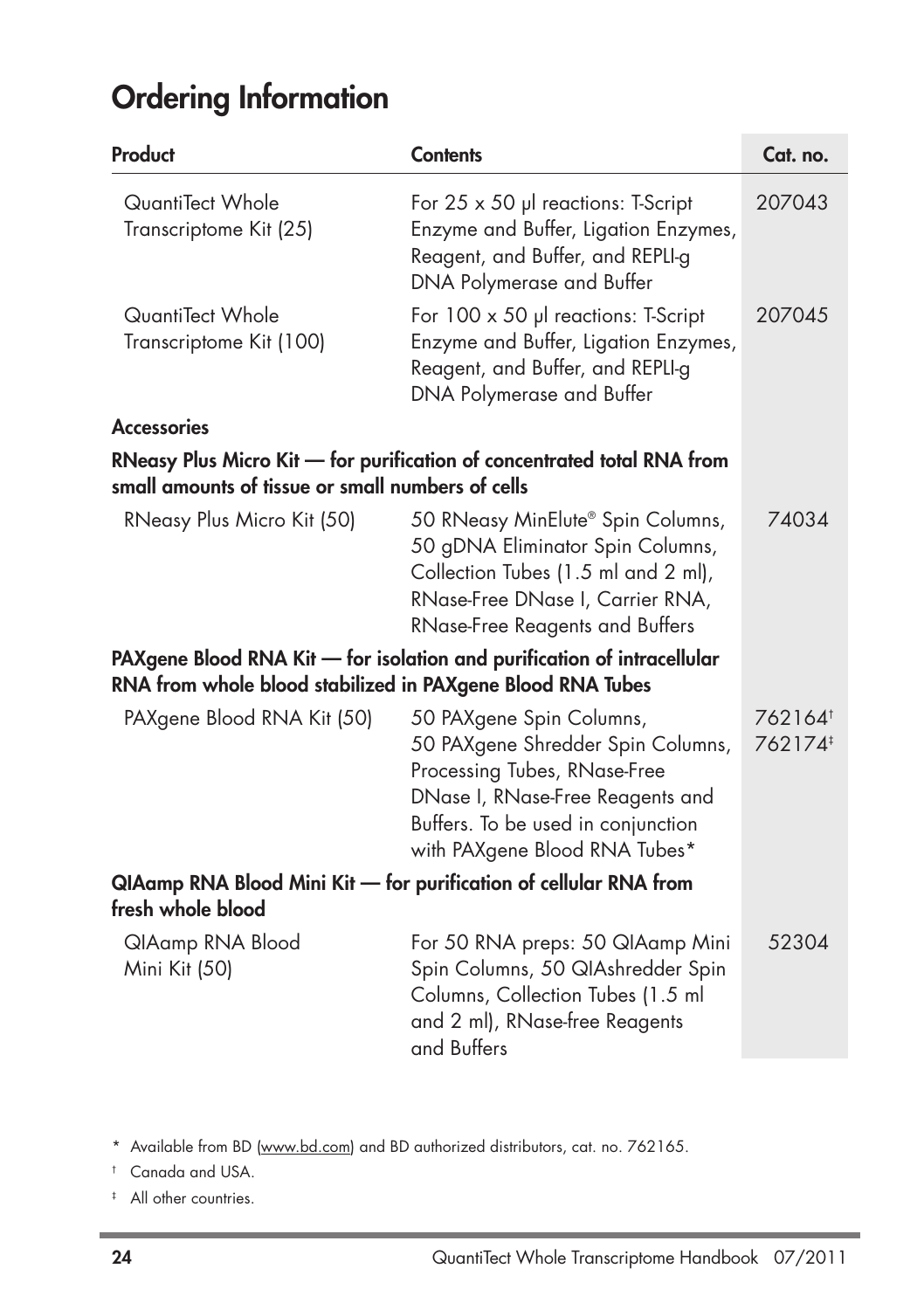### **Ordering Information**

| Product                                                                                                                                       | <b>Contents</b>                                                                                                                                       | Cat. no. |  |
|-----------------------------------------------------------------------------------------------------------------------------------------------|-------------------------------------------------------------------------------------------------------------------------------------------------------|----------|--|
| QuantiFast® SYBR® Green PCR Kit - for fast, quantitative, real-time<br>PCR and two-step RT-PCR using SYBR Green I                             |                                                                                                                                                       |          |  |
| QuantiFast SYBR Green<br>PCR Kit (400)*                                                                                                       | For $400 \times 25$ µ reactions: $3 \times 1.7$ ml<br>2x Master Mix (with ROX dye),<br>2 x 2 ml RNase-Free Water                                      | 204054   |  |
| QuantiTect Primer Assays - for use in real-time RT-PCR with SYBR Green<br>detection (search for and order assays at www.giagen.com/GeneGlobe) |                                                                                                                                                       |          |  |
| QuantiTect Primer Assay (200)                                                                                                                 | For 200 $\times$ 50 µl reactions or<br>$400 \times 25$ µl reactions: $10x$<br>QuantiTect Primer Assay (lyophilized)                                   | Varies   |  |
| QuantiFast Probe PCR Kits - for fast, quantitative, real-time PCR and<br>two-step RT-PCR using sequence-specific probes                       |                                                                                                                                                       |          |  |
| For all instruments from Applied Biosystems except the Applied<br>Biosystems® 7500:                                                           |                                                                                                                                                       |          |  |
| QuantiFast Probe PCR<br>Kit (400)*                                                                                                            | For 400 $\times$ 25 µl reactions: $3 \times 1.7$ ml<br>2x Master Mix (with ROX™ dye),<br>2 x 2 ml RNase-Free Water                                    | 204254   |  |
| For the Applied Biosystems 7500 and instruments from Bio-Rad,<br>Cepheid, Eppendorf, Roche, and Agilent:                                      |                                                                                                                                                       |          |  |
| QuantiFast Probe PCR<br>+ROX Vial Kit $(400)^*$                                                                                               | For 400 $\times$ 25 µ reactions: $3 \times 1.7$ m<br>2x Master Mix (without ROX dye),<br>210 µl ROX Dye Solution, 2 x 2 ml<br><b>RNase-Free Water</b> | 204354   |  |
| QuantiFast Multiplex PCR Kits - for fast, quantitative, multiplex,<br>real-time PCR and two-step RT-PCR using sequence-specific probes        |                                                                                                                                                       |          |  |
| For instruments from Applied Biosystems except the Applied<br>Biosystems 7500:                                                                |                                                                                                                                                       |          |  |
| QuantiFast Multiplex<br>PCR Kit (400)*                                                                                                        | For 400 $\times$ 25 µl reactions: $3 \times 1.7$ ml<br>2x Master Mix (with ROX dye),<br>2 x 2 ml RNase-Free Water                                     | 204654   |  |

\* Other kit sizes available; please inquire. For the Rotor-Gene® Q and other Rotor-Gene cyclers, Rotor-Gene Kits should be used instead; for details, visit www.qiagen.com/goto/Rotor-GeneKits.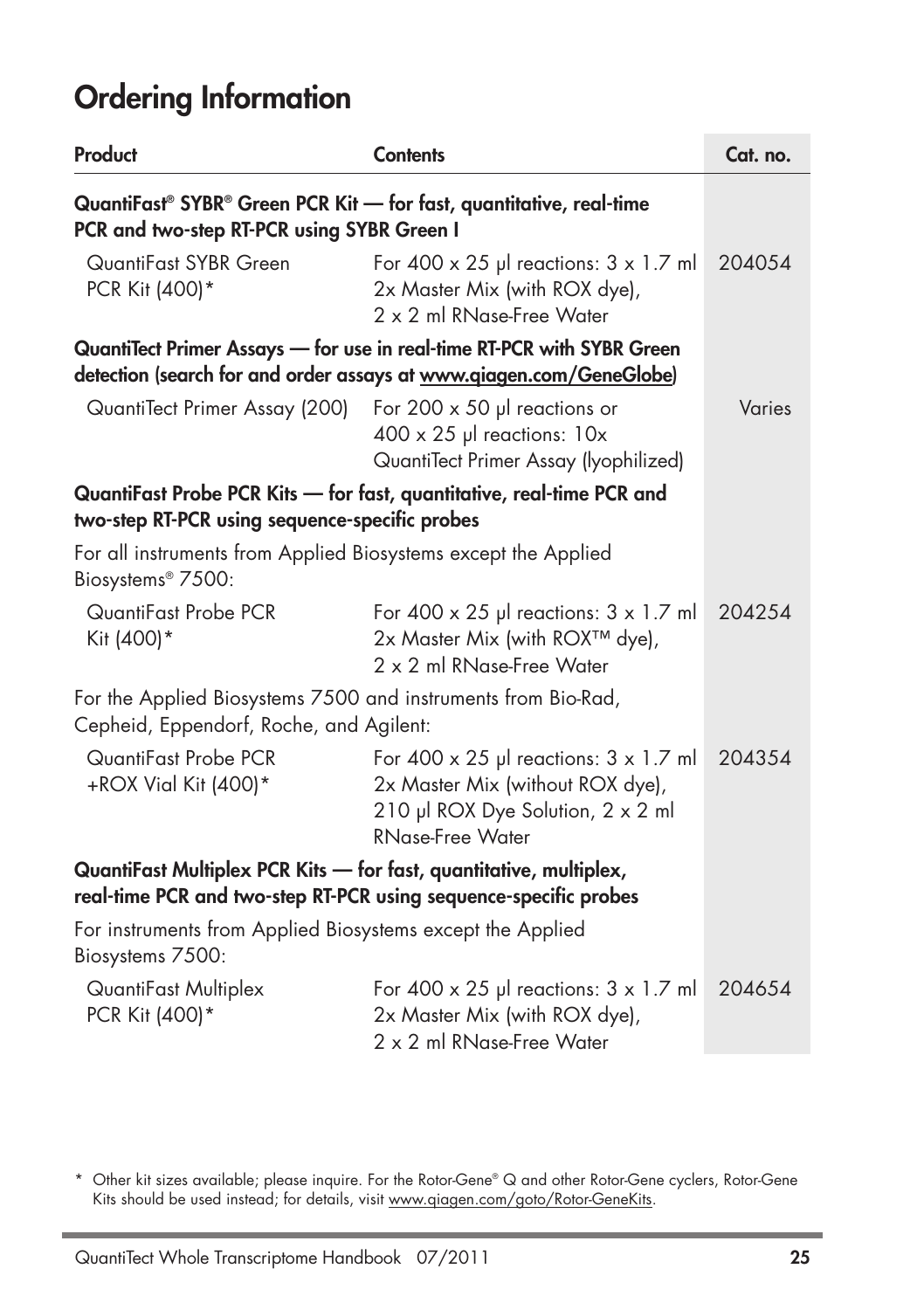### **Ordering Information**

| Product                                                                                                      | <b>Contents</b>                                                                                                                                       | Cat. no. |
|--------------------------------------------------------------------------------------------------------------|-------------------------------------------------------------------------------------------------------------------------------------------------------|----------|
| For the Applied Biosystems 7500 and instruments from Bio-Rad,<br>Cepheid, Eppendorf, Roche, and Agilent:     |                                                                                                                                                       |          |
| QuantiFast Multiplex PCR<br>+R Kit (400)*                                                                    | For 400 $\times$ 25 µ reactions: $3 \times 1.7$ m<br>2x Master Mix (without ROX dye),<br>210 µl ROX Dye Solution, 2 x 2 ml<br><b>RNase-Free Water</b> | 204754   |
| <b>Related products</b>                                                                                      |                                                                                                                                                       |          |
| REPLI-g Mini and Midi Kits — for highly uniform whole genome<br>amplification from small or precious samples |                                                                                                                                                       |          |
| REPLI-g Mini Kit (25)*                                                                                       | DNA Polymerase, Buffers, and<br>Reagents for $25 \times 50$ µl whole<br>genome amplification reactions<br>(typical yield 10 µg per reaction)          | 150023   |
| REPLI-g Midi Kit (25)*                                                                                       | DNA Polymerase, Buffers, and<br>Reagents for $25 \times 50$ µl whole<br>genome amplification reactions<br>(typical yield 40 µg per reaction)          | 150043   |
| REPLI-g UltraFast Mini Kit — for the fastest reliable whole genome<br>amplification                          |                                                                                                                                                       |          |
| REPLI-g UltraFast Mini Kit (25)*                                                                             | DNA Polymerase, Buffers, and<br>Reagents for $25 \times 20$ µl ultrafast<br>whole genome amplification reactions                                      | 150033   |

For up-to-date licensing information and product-specific disclaimers, see the respective QIAGEN kit handbook or user manual. QIAGEN kit handbooks and user manuals are available at www.qiagen.com or can be requested from QIAGEN Technical Services or your local distributor.

<sup>\*</sup> Other kit sizes available; please inquire. For the Rotor-Gene Q and other Rotor-Gene cyclers, Rotor-Gene Kits should be used instead; for details, visit www.qiagen.com/goto/Rotor-GeneKits.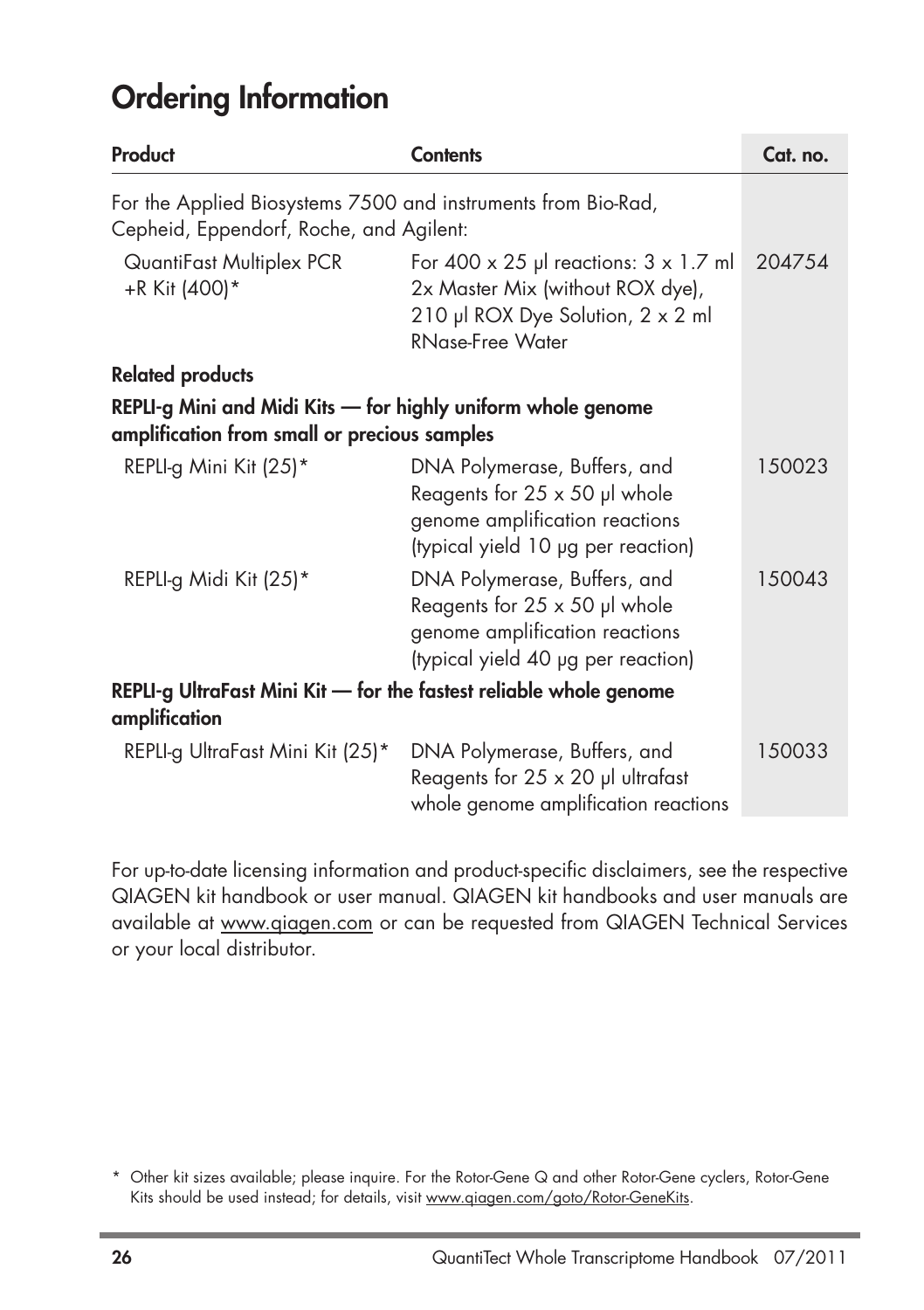Trademarks: QIAGEN®, MinElute®, QIAamp®, QuantiFast®, QuantiTect®, REPLI-g®, RNeasy®, Rotor-Gene®, T-Script® (QIAGEN Group); Applied Biosystems®, PicoGreen®, ROX™, Quant-iT™, SYBR® (Life Technologies Corporation); PAXgene® (PreAnalytix GmbH); Affymetrix®, GeneChip® (Affymetrix, Inc.); TECAN® (Tecan Group Ltd.). Registered names, trademarks, etc. used in this document, even when not specifically marked as such, are not to be considered unprotected by law.

For use only as licensed by Amersham Biosciences Corp (part of GE Healthcare Bio-Sciences) and QIAGEN GmbH. The Phi 29 DNA polymerase may not be re-sold or used except in conjunction with the other components of this kit. The REPLI-g Kit is developed, designed, and sold for research purpose only.

#### **Limited License Agreement**

Use of this product signifies the agreement of any purchaser or user of the QuantiTect Whole Transcriptome Kit to the following terms:

- 1. The QuantiTect Whole Transcriptome Kit may be used solely in accordance with the QuantiTect Whole Transcriptome Handbook and for use with components contained in the Kit only. QIAGEN grants no license under any of its intellectual property to use or incorporate the enclosed components of this Kit with any components not included within this Kit except as described in the QuantiTect Whole Transcriptome Handbook and additional protocols available at www.qiagen.com.
- 2. Other than expressly stated licenses, QIAGEN makes no warranty that this Kit and/or its use(s) do not infringe the rights of third-parties.
- 3. This Kit and its components are licensed for one-time use and may not be reused, refurbished, or resold.
- 4. QIAGEN specifically disclaims any other licenses, expressed or implied other than those expressly stated.
- 5. The purchaser and user of the Kit agree not to take or permit anyone else to take any steps that could lead to or facilitate any acts prohibited above. QIAGEN may enforce the prohibitions of this Limited License Agreement in any Court, and shall recover all its investigative and Court costs, including attorney fees, in any action to enforce this Limited License Agreement or any of its intellectual property rights relating to the Kit and/or its components.

For updated license terms, see www.qiagen.com.

© 2007–2011 QIAGEN, all rights reserved.